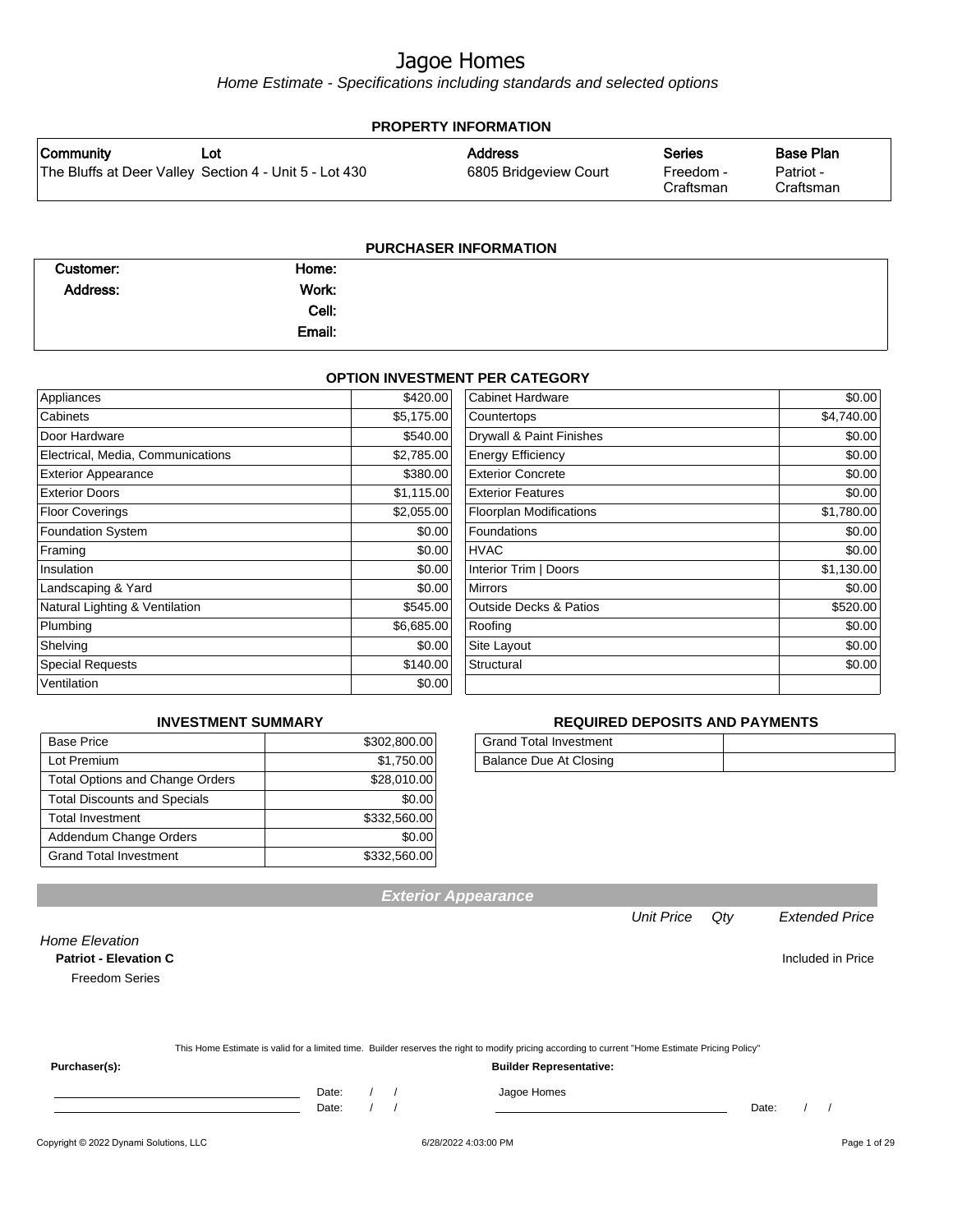|                                                                                                                                                                             | <b>PROPERTY INFORMATION</b>             |                                         |     |                                            |
|-----------------------------------------------------------------------------------------------------------------------------------------------------------------------------|-----------------------------------------|-----------------------------------------|-----|--------------------------------------------|
| Community<br>Lot<br>The Bluffs at Deer Valley Section 4 - Unit 5 - Lot 430                                                                                                  | <b>Address</b><br>6805 Bridgeview Court | <b>Series</b><br>Freedom -<br>Craftsman |     | <b>Base Plan</b><br>Patriot -<br>Craftsman |
|                                                                                                                                                                             | <b>Exterior Appearance</b>              |                                         |     |                                            |
|                                                                                                                                                                             |                                         | <b>Unit Price</b>                       | Qty | <b>Extended Price</b>                      |
| <b>Home Exterior Brick</b>                                                                                                                                                  |                                         |                                         |     |                                            |
| <b>Brick Veneer Front - Per Plan</b><br>Includes brick front of home. See plan for details. Does not include drop brick ledge.                                              |                                         |                                         |     | Included in Price                          |
| <b>Brick Color</b>                                                                                                                                                          |                                         |                                         |     |                                            |
| Selected Brick Color: Crawford                                                                                                                                              |                                         |                                         |     | Included in Price                          |
| <b>Address Stone</b>                                                                                                                                                        |                                         |                                         |     |                                            |
| <b>Address Stone</b>                                                                                                                                                        |                                         |                                         |     | \$380.00                                   |
| Includes one 8"x16" address stone for front of the house. Street Number ONLY will be on the<br>stone. Location of address stone will be predetermined by builder.           |                                         |                                         |     |                                            |
|                                                                                                                                                                             | <b>Foundation System</b>                |                                         |     |                                            |
|                                                                                                                                                                             |                                         | <b>Unit Price</b>                       | Qty | <b>Extended Price</b>                      |
| <b>Foundation System</b>                                                                                                                                                    |                                         |                                         |     |                                            |
| <b>Insulated Concrete Slab</b>                                                                                                                                              |                                         |                                         |     | Included in Price                          |
|                                                                                                                                                                             | <b>Energy Efficiency</b>                |                                         |     |                                            |
|                                                                                                                                                                             |                                         | <b>Unit Price</b>                       | Qty | <b>Extended Price</b>                      |
| <b>HERS Rating</b><br>HERS Rated Home (Less than 85 Score)                                                                                                                  |                                         |                                         |     | Included in Price                          |
| Note - Jagoe Homes receives all applicable rebates for energy efficiency, utilities,<br>manufacturers, etc. Rebates have been reflected as a discount in Base Price of Home |                                         |                                         |     |                                            |
|                                                                                                                                                                             | <b>Floorplan Modifications</b>          |                                         |     |                                            |
|                                                                                                                                                                             |                                         | <b>Unit Price</b>                       | Qty | <b>Extended Price</b>                      |
| <b>Floorplan Modifications</b>                                                                                                                                              |                                         |                                         |     |                                            |
| Home Office/Storage ILO Living Room                                                                                                                                         |                                         |                                         |     | \$1,780.00                                 |
| See plans for details.                                                                                                                                                      |                                         |                                         |     |                                            |
| Relocate Storage Closet Door into Office                                                                                                                                    |                                         |                                         |     |                                            |
| Relocate Storage Closet Door into the Office                                                                                                                                |                                         |                                         |     | \$0.00                                     |
|                                                                                                                                                                             | <b>Structural</b>                       |                                         |     |                                            |
|                                                                                                                                                                             |                                         | <b>Unit Price</b>                       | Qty | <b>Extended Price</b>                      |
| Concrete Slab<br>Concrete Slab 4" thick (avg), 3500 psi, Slab fill 6" minimum, 6 mil polyethylene Vapor                                                                     |                                         |                                         |     | Included in Price                          |
| Barrier, Termite Warranty 1 year                                                                                                                                            |                                         |                                         |     |                                            |
| <b>Foundation Block</b>                                                                                                                                                     |                                         |                                         |     |                                            |
| <b>Foundation Block Size 8"x8"x16"</b>                                                                                                                                      |                                         |                                         |     | Included in Price                          |
|                                                                                                                                                                             |                                         |                                         |     |                                            |
| This Home Estimate is valid for a limited time. Builder reserves the right to modify pricing according to current "Home Estimate Pricing Policy"                            |                                         |                                         |     |                                            |
| Purchaser(s):                                                                                                                                                               | <b>Builder Representative:</b>          |                                         |     |                                            |
| Date:<br>$\sqrt{2}$<br>$\prime$<br><u> 1989 - Johann Barn, mars eta inperiodo</u>                                                                                           | Jagoe Homes                             |                                         |     |                                            |
| $\prime$<br>$\prime$<br>Date:                                                                                                                                               |                                         |                                         |     | Date:<br>$\prime$                          |
| Copyright © 2022 Dynami Solutions, LLC                                                                                                                                      | 6/28/2022 4:03:00 PM                    |                                         |     | Page 2 of 29                               |
|                                                                                                                                                                             |                                         |                                         |     |                                            |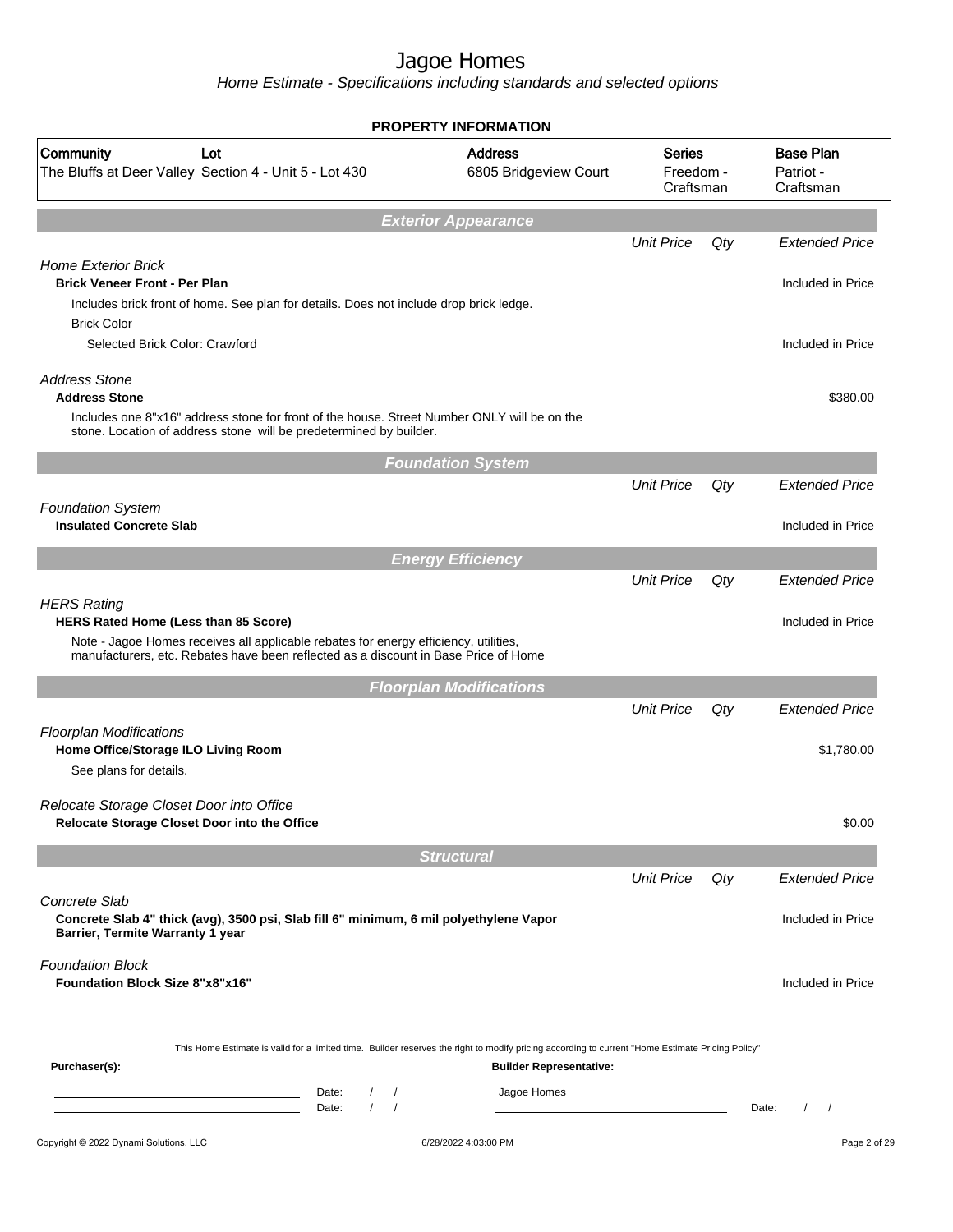Home Estimate - Specifications including standards and selected options

| <b>PROPERTY INFORMATION</b>                                                                   |                                         |                                  |     |                                            |
|-----------------------------------------------------------------------------------------------|-----------------------------------------|----------------------------------|-----|--------------------------------------------|
| Community<br>Lot<br>The Bluffs at Deer Valley Section 4 - Unit 5 - Lot 430                    | <b>Address</b><br>6805 Bridgeview Court | Series<br>Freedom -<br>Craftsman |     | <b>Base Plan</b><br>Patriot -<br>Craftsman |
|                                                                                               | <b>Structural</b>                       |                                  |     |                                            |
|                                                                                               |                                         | <b>Unit Price</b>                | Qty | <b>Extended Price</b>                      |
| <b>Foundation Drain</b><br><b>Foundation Drain - Gravel French Drain</b>                      |                                         |                                  |     | Included in Price                          |
|                                                                                               |                                         |                                  |     |                                            |
|                                                                                               | <b>Outside Decks &amp; Patios</b>       | <b>Unit Price</b>                | Qty | <b>Extended Price</b>                      |
| Outside Retreat Concrete Patio or Covered Patio                                               |                                         |                                  |     |                                            |
| 12' Wide x 12' Deep Concrete Patio, 3500 psi<br>Finish                                        |                                         |                                  |     | \$520.00                                   |
| Selected Finish: Broom Finish                                                                 |                                         |                                  |     | Included in Price                          |
|                                                                                               | <b>Exterior Doors</b>                   |                                  |     |                                            |
|                                                                                               |                                         | <b>Unit Price</b>                | Qty | <b>Extended Price</b>                      |
| Front Entry Door                                                                              |                                         |                                  |     |                                            |
| HD Smooth Steel 3/0 Painted 4 Lite Hollister MHD-404-S04-1                                    |                                         |                                  |     | \$240.00                                   |
| Consult with Design Coordinator for Glass Pattern, Door Handle, and Paint Selections.         |                                         |                                  |     |                                            |
| <b>Glass Pattern</b>                                                                          |                                         |                                  |     |                                            |
| Selected Glass Pattern: Clear                                                                 |                                         |                                  |     | Included in Price                          |
| 16' Craftsman Garage Overhead Door<br>Carriage House Stamped 16x7 Garage Door                 |                                         |                                  |     | Included in Price                          |
| CHI 5250   Stamped Carriage House Steel   Includes Decorative Hardware                        |                                         |                                  |     |                                            |
| Color                                                                                         |                                         |                                  |     |                                            |
| Selected Color: White                                                                         |                                         |                                  |     | Included in Price                          |
| Dining Area Patio Door<br>Vinyl 6/0 Sliding Door w/ NO Grilles, Screen, and 1/0 Transom       |                                         |                                  |     | \$875.00                                   |
| Vinyl 6/0 Sliding Door w/ NO Grilles, Screen, and 1/0 Transom                                 |                                         |                                  |     |                                            |
| Color                                                                                         |                                         |                                  |     |                                            |
| Selected Color: White                                                                         |                                         |                                  |     | Included in Price                          |
| Garage-to-Home Door<br>HD Steel Smooth 2 Panel Square 2/8 x 6/8 Door                          |                                         |                                  |     | \$0.00                                     |
| Smooth Finish<br>Primed for Paint<br>Interior Door Paint Selection unless otherwise Specified |                                         |                                  |     |                                            |
| Garage Door Opener                                                                            |                                         |                                  |     |                                            |
| <b>Garage Door Opener(s) with 2 Transmitters</b>                                              |                                         |                                  |     | Included in Price                          |

This Home Estimate is valid for a limited time. Builder reserves the right to modify pricing according to current "Home Estimate Pricing Policy" **Purchaser(s): Builder Representative:** Date: / / Jagoe Homes<br>Date: / / Jagoe Homes Date: / / Date: / /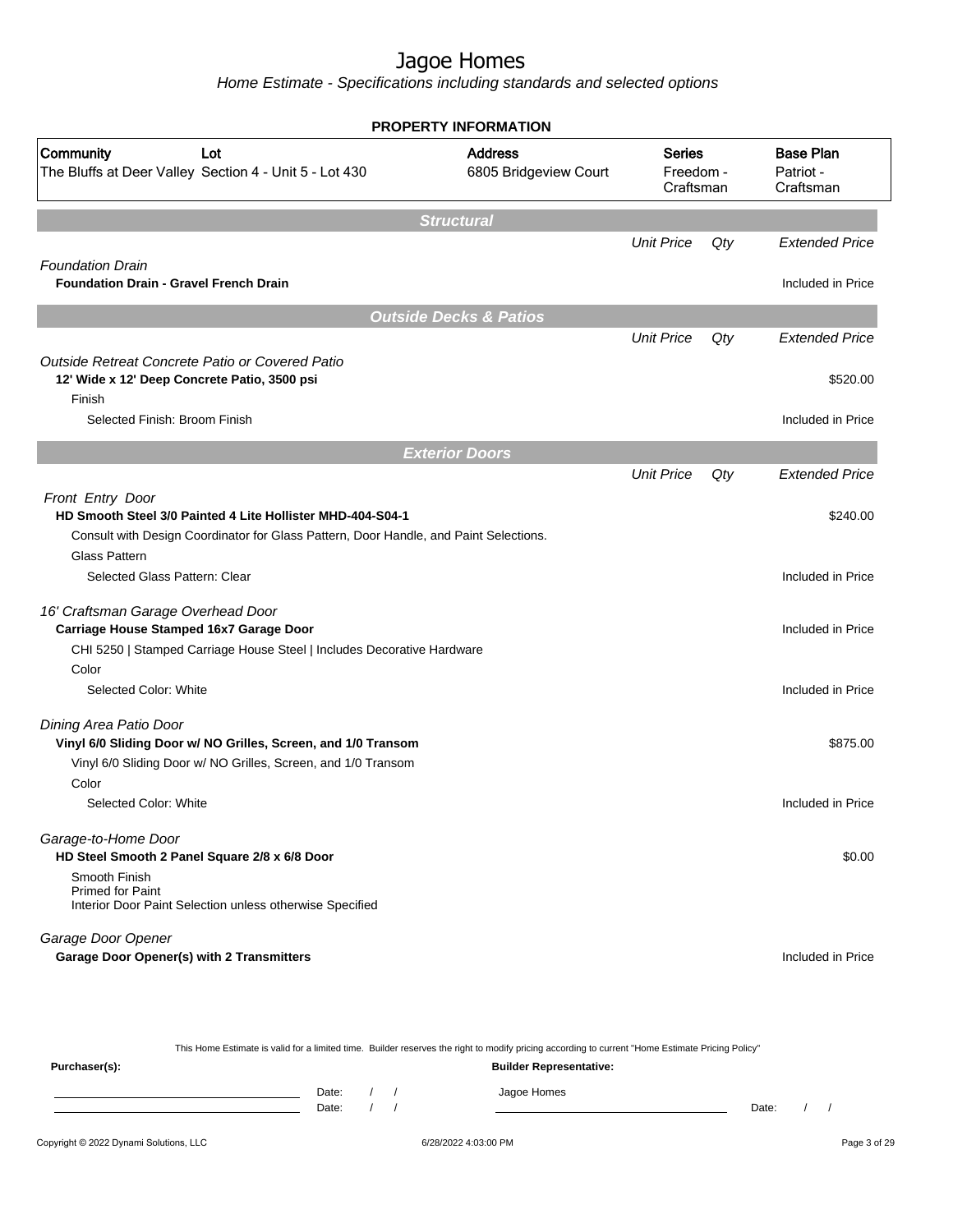|                                                                                                                                                                                                                                                    |                                                                                         | <b>PROPERTY INFORMATION</b>                                                                                                                                                        |                                  |     |                                            |
|----------------------------------------------------------------------------------------------------------------------------------------------------------------------------------------------------------------------------------------------------|-----------------------------------------------------------------------------------------|------------------------------------------------------------------------------------------------------------------------------------------------------------------------------------|----------------------------------|-----|--------------------------------------------|
| Community<br>Lot<br>The Bluffs at Deer Valley Section 4 - Unit 5 - Lot 430                                                                                                                                                                         |                                                                                         | <b>Address</b><br>6805 Bridgeview Court                                                                                                                                            | Series<br>Freedom -<br>Craftsman |     | <b>Base Plan</b><br>Patriot -<br>Craftsman |
|                                                                                                                                                                                                                                                    |                                                                                         | <b>Natural Lighting &amp; Ventilation</b>                                                                                                                                          |                                  |     |                                            |
|                                                                                                                                                                                                                                                    |                                                                                         |                                                                                                                                                                                    | <b>Unit Price</b>                | Qty | <b>Extended Price</b>                      |
| <b>Entire Home Windows</b><br>Vinyl Low E Single Hung Window w/ GBG & Half Screen                                                                                                                                                                  |                                                                                         |                                                                                                                                                                                    |                                  |     | Included in Price                          |
| Vinyl Low E Single Hung Window w/ GBG & Half Screen. Glass is Clear unless otherwise<br>noted. Grilles are between the glass. Grille patterns will differ based on Home Series. Please<br>confirm with New Home Consultant.<br><b>Window Color</b> |                                                                                         |                                                                                                                                                                                    |                                  |     |                                            |
| Selected Window Color: White Exterior/White Interior                                                                                                                                                                                               |                                                                                         |                                                                                                                                                                                    |                                  |     | Included in Price                          |
| <b>Entire Home Additional Windows</b><br>Additional 4034 (approx 44" W x 73" H) Vinyl Low E Single Hung Window w/ GBG & Half<br><b>Screen</b>                                                                                                      |                                                                                         |                                                                                                                                                                                    |                                  |     | \$545.00                                   |
| Vinyl Low E Single Hung Window w/ GBG & Half Screen. Grilles are between the glass. Grille<br>patterns will differ based on Home Series. Please confirm with New Home Consultant.<br>(Bonus Room 3)                                                | Technical Specification: This option is not available for the finished room over garage |                                                                                                                                                                                    |                                  |     |                                            |
| <b>Window Color</b>                                                                                                                                                                                                                                |                                                                                         |                                                                                                                                                                                    |                                  |     |                                            |
| Selected Window Color: White                                                                                                                                                                                                                       |                                                                                         |                                                                                                                                                                                    |                                  |     | Included in Price                          |
| <b>Comments: Family Room</b>                                                                                                                                                                                                                       |                                                                                         |                                                                                                                                                                                    |                                  |     |                                            |
| <b>Entire Home Extended Jambs and Casing</b><br><b>Extended Jambs and Casing (No Window Stool) Package for Windows</b>                                                                                                                             |                                                                                         |                                                                                                                                                                                    |                                  |     | Included in Price                          |
| Includes extended jambs and casing on all additional windows                                                                                                                                                                                       |                                                                                         |                                                                                                                                                                                    |                                  |     |                                            |
| <b>Extended Jambs and Casing for Additional Windows</b><br><b>Extended Jambs and Casing (No Window Stool) Package for Windows</b>                                                                                                                  |                                                                                         |                                                                                                                                                                                    |                                  |     | Included in Price                          |
| Includes extended jambs and casing on all additional windows                                                                                                                                                                                       |                                                                                         |                                                                                                                                                                                    |                                  |     |                                            |
|                                                                                                                                                                                                                                                    |                                                                                         | <b>Exterior Concrete</b>                                                                                                                                                           |                                  |     |                                            |
|                                                                                                                                                                                                                                                    |                                                                                         |                                                                                                                                                                                    | <b>Unit Price</b>                | Qty | <b>Extended Price</b>                      |
| <b>Exterior Concrete Driveway</b><br>Driveway/Parking Double Garage: 16' 3" wide, 3500 psi                                                                                                                                                         |                                                                                         |                                                                                                                                                                                    |                                  |     | Included in Price                          |
| Finish<br>Selected Finish: Broom Finish                                                                                                                                                                                                            |                                                                                         |                                                                                                                                                                                    |                                  |     | Included in Price                          |
| Exterior Concrete - Front Porch & Sidewalk<br>Front Porch & 4' Wide Curved Sidewalk from Porch to Driveway- per plan<br>Finish                                                                                                                     |                                                                                         |                                                                                                                                                                                    |                                  |     | Included in Price                          |
| Selected Finish: Broom Finish                                                                                                                                                                                                                      |                                                                                         |                                                                                                                                                                                    |                                  |     | Included in Price                          |
| <b>Exterior Concrete - City Sidewalk</b><br>Exterior Concrete - City Sidewalk, 3500 psi, Broom Finish                                                                                                                                              |                                                                                         |                                                                                                                                                                                    |                                  |     | Included in Price                          |
| Purchaser(s):                                                                                                                                                                                                                                      |                                                                                         | This Home Estimate is valid for a limited time. Builder reserves the right to modify pricing according to current "Home Estimate Pricing Policy"<br><b>Builder Representative:</b> |                                  |     |                                            |
|                                                                                                                                                                                                                                                    | Date:<br>Date:                                                                          | Jagoe Homes                                                                                                                                                                        |                                  |     | $\sqrt{ }$<br>Date:<br>$\prime$            |
| Copyright © 2022 Dynami Solutions, LLC                                                                                                                                                                                                             |                                                                                         | 6/28/2022 4:03:00 PM                                                                                                                                                               |                                  |     | Page 4 of 29                               |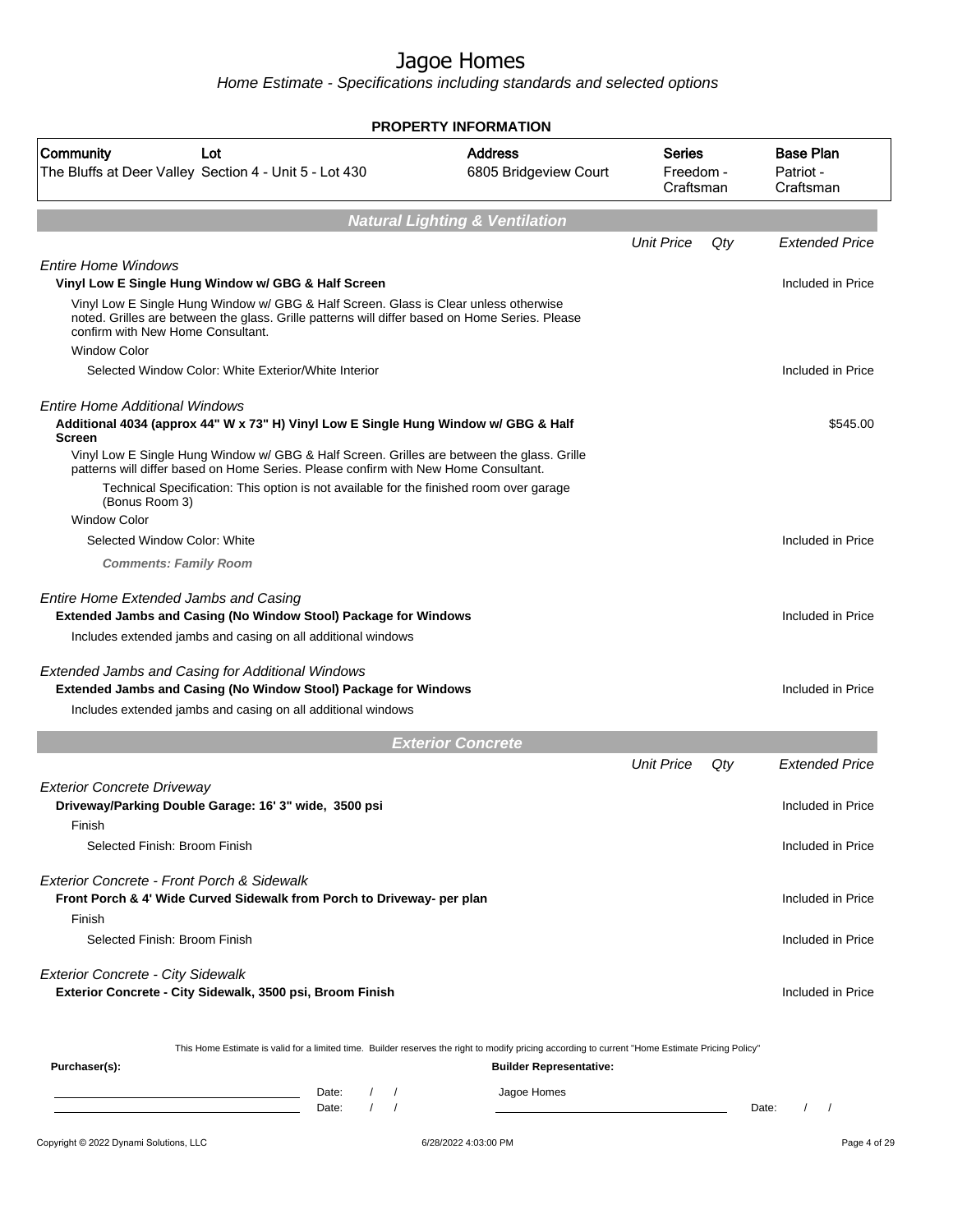Home Estimate - Specifications including standards and selected options

|                                                                                                                                                                       | <b>PROPERTY INFORMATION</b>             |                                         |     |                                            |
|-----------------------------------------------------------------------------------------------------------------------------------------------------------------------|-----------------------------------------|-----------------------------------------|-----|--------------------------------------------|
| Community<br>Lot<br>The Bluffs at Deer Valley Section 4 - Unit 5 - Lot 430                                                                                            | <b>Address</b><br>6805 Bridgeview Court | <b>Series</b><br>Freedom -<br>Craftsman |     | <b>Base Plan</b><br>Patriot -<br>Craftsman |
|                                                                                                                                                                       | <b>Exterior Features</b>                |                                         |     |                                            |
|                                                                                                                                                                       |                                         | <b>Unit Price</b>                       | Qty | <b>Extended Price</b>                      |
| <b>Exterior Siding</b><br>Exterior Portfolio - Double 4" Vinyl Siding                                                                                                 |                                         |                                         |     | Included in Price                          |
| Color                                                                                                                                                                 |                                         |                                         |     |                                            |
| Selected Color: Driftwood                                                                                                                                             |                                         |                                         |     | Included in Price                          |
| Exterior Bracket/Corbel<br>Exterior Bracket(s), Corbel(s) Painted                                                                                                     |                                         |                                         |     | Included in Price                          |
| Color                                                                                                                                                                 |                                         |                                         |     |                                            |
| Selected Color: SW7006 Extra White (White Coordinate)                                                                                                                 |                                         |                                         |     | Included in Price                          |
| <b>Exterior Decorative Siding</b><br><b>Exterior Portfolio Perfection Shake</b>                                                                                       |                                         |                                         |     | Included in Price                          |
| Perfection shingles have a more finished appearance than a hand-split shake. They are<br>patterned from #1 Red Cedar and offer a cleaner and more uniform appearance. |                                         |                                         |     |                                            |
| Color                                                                                                                                                                 |                                         |                                         |     |                                            |
| Selected Color: Greystone                                                                                                                                             |                                         |                                         |     | Included in Price                          |
| Exterior Vertical Board & Batten Decorative Siding                                                                                                                    |                                         |                                         |     |                                            |
| <b>Exterior Portfolio Vinyl Board and Batten</b>                                                                                                                      |                                         |                                         |     | Included in Price                          |
| Exterior Portfolio Vinyl Board and Batten features architecturally correct 10-inch boards that<br>replicate real cedar.                                               |                                         |                                         |     |                                            |
| Color                                                                                                                                                                 |                                         |                                         |     |                                            |
| Selected Color: Oceanside                                                                                                                                             |                                         |                                         |     | Included in Price                          |
| <b>Exterior Special Trim Areas</b><br>Aluminum Wrapped Trim: Window Trim, Beams, Rake/Fascia, etc. Color will match Soffit<br>color selected.                         |                                         |                                         |     | Included in Price                          |
| See plan for details. Color will match Soffit Color Selected.                                                                                                         |                                         |                                         |     |                                            |
| Exterior Vinyl Corner Trim(s)                                                                                                                                         |                                         |                                         |     |                                            |
| <b>Vinyl Corner Trim(s)</b>                                                                                                                                           |                                         |                                         |     | Included in Price                          |
| Color                                                                                                                                                                 |                                         |                                         |     |                                            |
| Selected Color: White                                                                                                                                                 |                                         |                                         |     | Included in Price                          |
| Fascia                                                                                                                                                                |                                         |                                         |     |                                            |
| <b>Fascia Aluminum</b>                                                                                                                                                |                                         |                                         |     | Included in Price                          |
| Color will match Soffit Color Selected                                                                                                                                |                                         |                                         |     |                                            |

This Home Estimate is valid for a limited time. Builder reserves the right to modify pricing according to current "Home Estimate Pricing Policy" **Purchaser(s): Builder Representative:** Date: / / Jagoe Homes<br>Date: / / Jagoe Homes Date: / / **Date: / / 2006** Date: / / / Date: / / /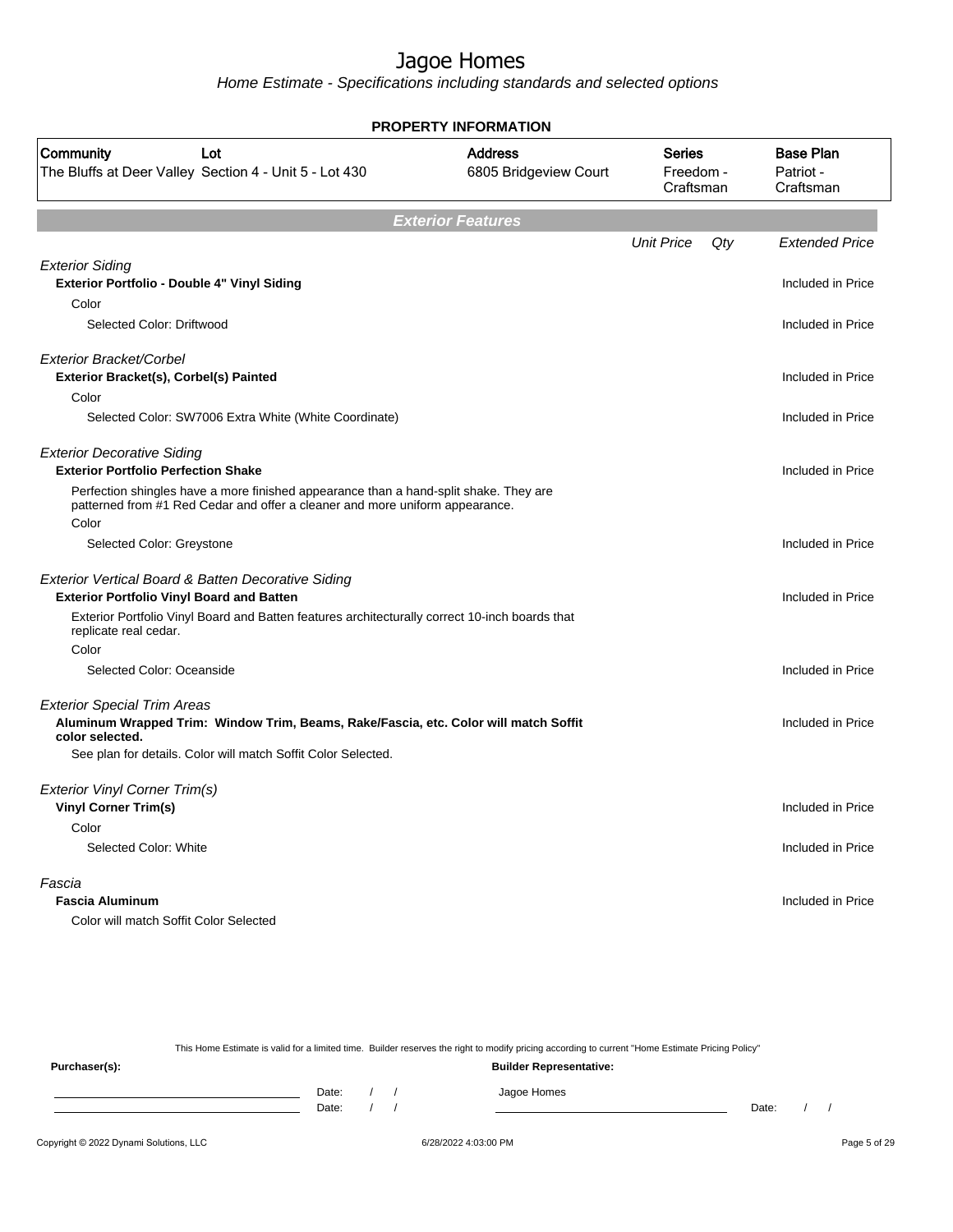Home Estimate - Specifications including standards and selected options

|                                                                                                                                    | <b>PROPERTY INFORMATION</b>                                                                                                                      |                                         |     |                                            |
|------------------------------------------------------------------------------------------------------------------------------------|--------------------------------------------------------------------------------------------------------------------------------------------------|-----------------------------------------|-----|--------------------------------------------|
| <b>Community</b><br>Lot<br>The Bluffs at Deer Valley Section 4 - Unit 5 - Lot 430                                                  | <b>Address</b><br>6805 Bridgeview Court                                                                                                          | <b>Series</b><br>Freedom -<br>Craftsman |     | <b>Base Plan</b><br>Patriot -<br>Craftsman |
|                                                                                                                                    | <b>Exterior Features</b>                                                                                                                         |                                         |     |                                            |
|                                                                                                                                    |                                                                                                                                                  | <b>Unit Price</b>                       | Qty | <b>Extended Price</b>                      |
| Soffit<br>Soffit - Continuous Perforated Vinyl<br>Color                                                                            |                                                                                                                                                  |                                         |     | Included in Price                          |
| Selected Color: White                                                                                                              |                                                                                                                                                  |                                         |     | Included in Price                          |
| Gutter<br>Gutters Aluminum 5" (.027 gauge)<br>Color                                                                                |                                                                                                                                                  |                                         |     | Included in Price                          |
| Selected Color: White                                                                                                              |                                                                                                                                                  |                                         |     | Included in Price                          |
| Downspout<br>Downspouts Aluminum 3" x 2" (.027 gauge)                                                                              |                                                                                                                                                  |                                         |     | Included in Price                          |
| Splash Block<br>Splash Blocks 24" precast concrete                                                                                 |                                                                                                                                                  |                                         |     | Included in Price                          |
| <b>Front Porch Post</b><br>Front Porch Column(s) Size & Type per plan, Painted<br>Placement predetermined. Check plan for details. |                                                                                                                                                  |                                         |     | Included in Price                          |
| Color<br>Selected Color: SW7006 Extra White                                                                                        |                                                                                                                                                  |                                         |     | Included in Price                          |
| Flashing<br><b>Flashing see Plan Detail</b>                                                                                        |                                                                                                                                                  |                                         |     | Included in Price                          |
| <b>Exterior Mailbox</b><br><b>Centralized Mailbox - Cluster Box Unit</b>                                                           |                                                                                                                                                  |                                         |     | \$0.00                                     |
|                                                                                                                                    | <b>Roofing</b>                                                                                                                                   |                                         |     |                                            |
|                                                                                                                                    |                                                                                                                                                  | <b>Unit Price</b>                       | Qty | <b>Extended Price</b>                      |
| <b>Roof Felt</b><br>Synthetic Underlayment or Felt, Aluminum Drip Edge                                                             |                                                                                                                                                  |                                         |     | Included in Price                          |
| <b>Roof Shingles</b><br>30 Year GAF Dimensional Roof Shingles                                                                      |                                                                                                                                                  |                                         |     | Included in Price                          |
| Roofing Color<br>Selected Roofing Color: Pewter Gray                                                                               |                                                                                                                                                  |                                         |     | Included in Price                          |
| Roof Valley Material<br>Ice and Water Shield or Equivalent                                                                         |                                                                                                                                                  |                                         |     | Included in Price                          |
|                                                                                                                                    | This Home Estimate is valid for a limited time. Builder reserves the right to modify pricing according to current "Home Estimate Pricing Policy" |                                         |     |                                            |
| Purchaser(s):<br><b>Builder Representative:</b>                                                                                    |                                                                                                                                                  |                                         |     |                                            |

Date: / / Jagoe Homes<br>Date: / / Jagoe Homes Date: / / Date: / /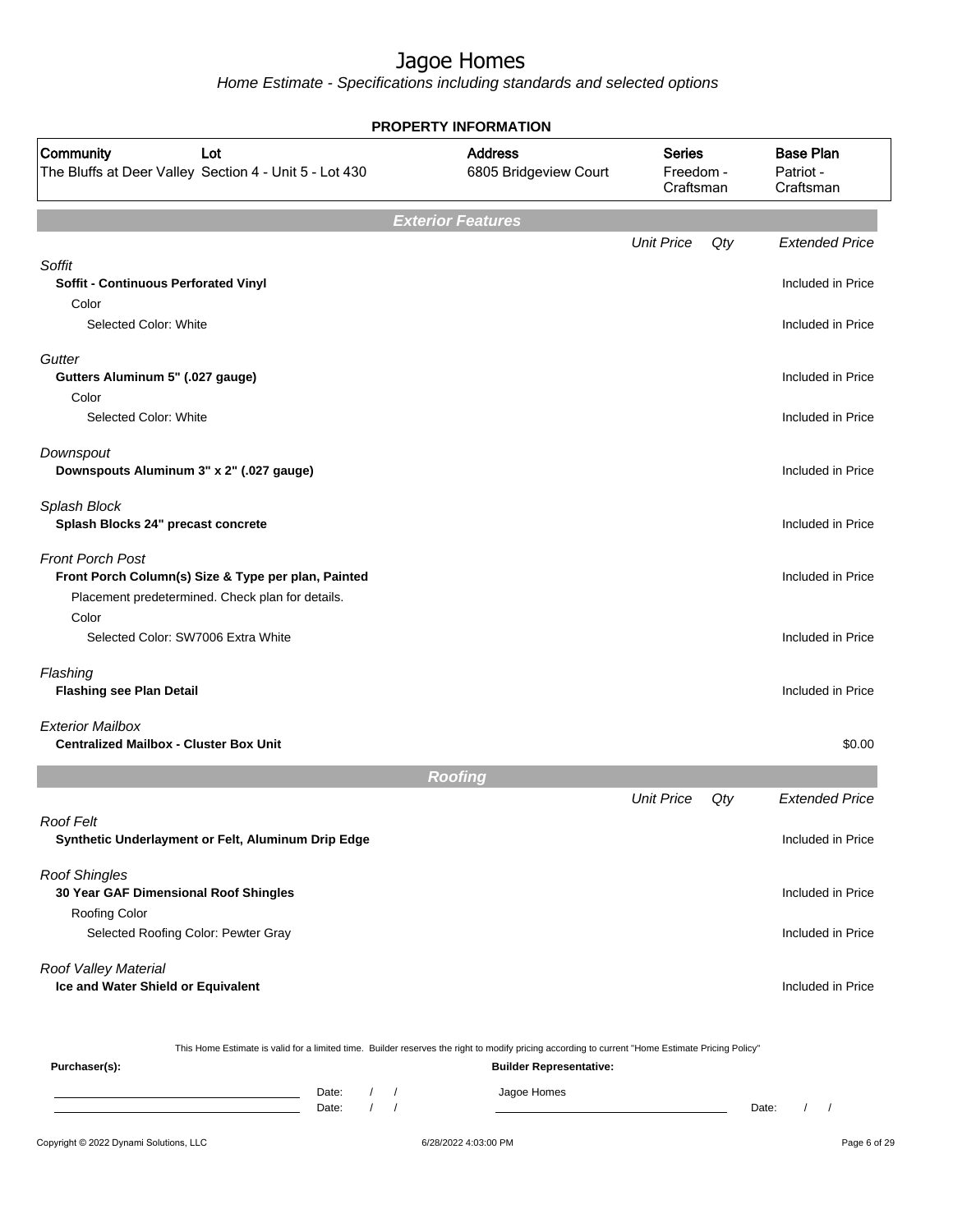Home Estimate - Specifications including standards and selected options

|                                                                                                                                                                           | <b>PROPERTY INFORMATION</b>             |                                         |     |                                            |
|---------------------------------------------------------------------------------------------------------------------------------------------------------------------------|-----------------------------------------|-----------------------------------------|-----|--------------------------------------------|
| Community<br>Lot<br>The Bluffs at Deer Valley Section 4 - Unit 5 - Lot 430                                                                                                | <b>Address</b><br>6805 Bridgeview Court | <b>Series</b><br>Freedom -<br>Craftsman |     | <b>Base Plan</b><br>Patriot -<br>Craftsman |
|                                                                                                                                                                           | <b>Roofing</b>                          |                                         |     |                                            |
|                                                                                                                                                                           |                                         | <b>Unit Price</b>                       | Qty | <b>Extended Price</b>                      |
| Roof Flashing<br>Roof Flashing- required by design                                                                                                                        |                                         |                                         |     | Included in Price                          |
|                                                                                                                                                                           | <b>Insulation</b>                       |                                         |     |                                            |
|                                                                                                                                                                           |                                         | <b>Unit Price</b>                       | Qty | <b>Extended Price</b>                      |
| <b>Entire Home Foundation Insulation</b><br>Foundation Perimeter 1"x24" Styrofoam R5.0                                                                                    |                                         |                                         |     | Included in Price                          |
| Living Area Wall Insulation<br>Living Area Walls R15 Fiberglass Blown-In &/or Batt Wall System                                                                            |                                         |                                         |     | Included in Price                          |
| Living Area Ceiling Insulation<br>Living Area Flat Ceiling R38 (Average) Blown-In Fiberglass                                                                              |                                         |                                         |     | Included in Price                          |
|                                                                                                                                                                           | <b>Drywall &amp; Paint Finishes</b>     |                                         |     |                                            |
|                                                                                                                                                                           |                                         | <b>Unit Price</b>                       | Qty | <b>Extended Price</b>                      |
| Interior Home Wall Finish<br>1/2" Drywall   Finished, Primed, & Painted Smooth                                                                                            |                                         |                                         |     | Included in Price                          |
| <b>Interior Home Ceiling Finish</b><br><b>Drywall   Textured Throughout</b><br>1/2in Structural or 5/8in Drywall   Stomped Texture   White                                |                                         |                                         |     | Included in Price                          |
| Garage Drywall and Finish Application<br>Two Car Garage   Drywall, Prime, & Paint<br>Entire Home Paint Color used unless otherwise specified under Additional Paint Color |                                         |                                         |     | Included in Price                          |
| <b>Mechanical Storage</b><br><b>Unfinished Drywall</b>                                                                                                                    |                                         |                                         |     | Included in Price                          |
| <b>Interior Wall Surfaces Paint</b><br><b>Sherwin Williams Duration Latex   Flat</b>                                                                                      |                                         |                                         |     | Included in Price                          |
| Color<br>Selected Color: SW7006 Extra White                                                                                                                               |                                         |                                         |     | Included in Price                          |
| Sheen<br>Selected Sheen: Flat                                                                                                                                             |                                         |                                         |     | Included in Price                          |

This Home Estimate is valid for a limited time. Builder reserves the right to modify pricing according to current "Home Estimate Pricing Policy" **Purchaser(s): Builder Representative:**

Date: / / Jagoe Homes<br>Date: / / Jagoe Homes Date: / / Date: / /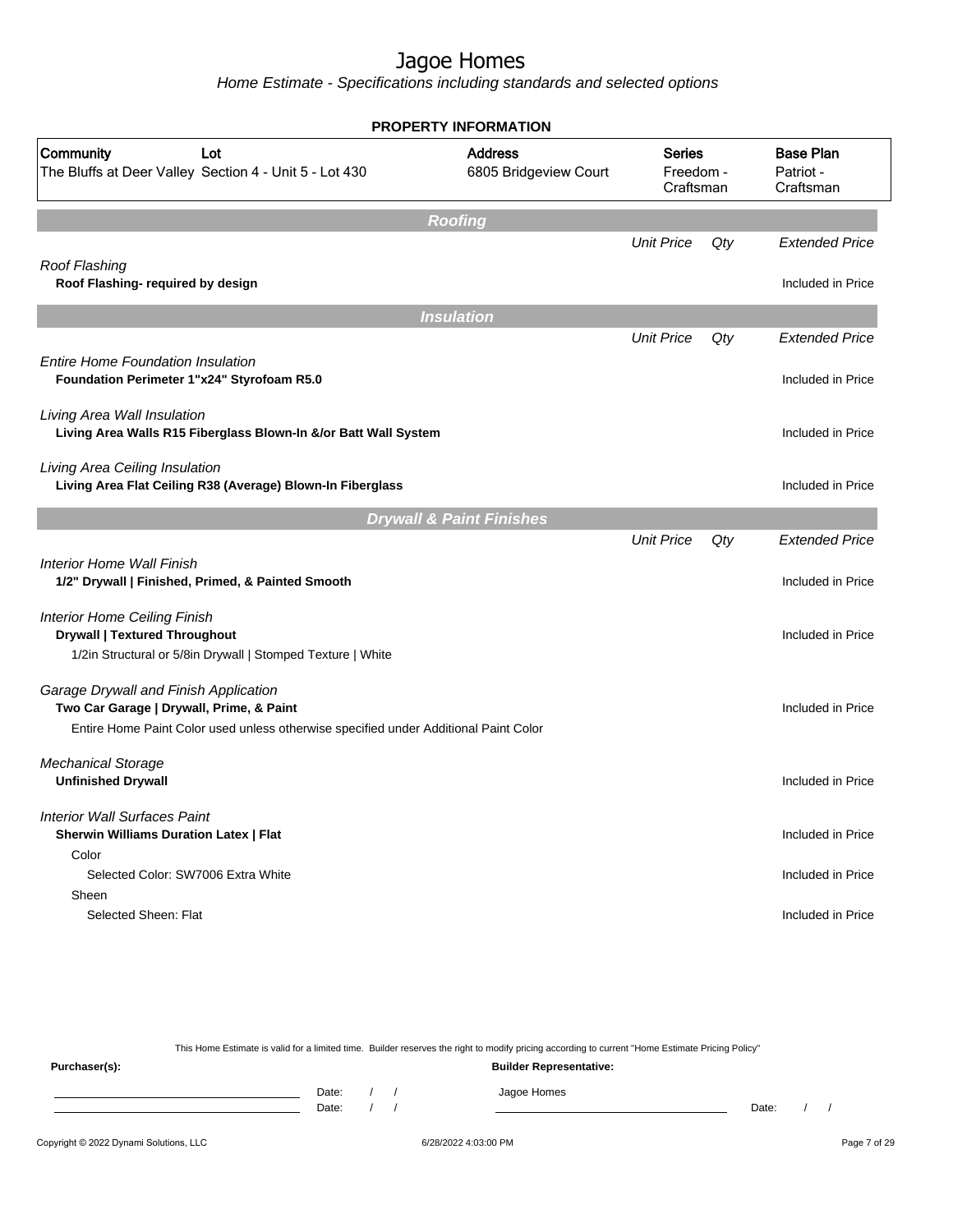Home Estimate - Specifications including standards and selected options

|                                                                                                                                                                                                                                                                      | <b>PROPERTY INFORMATION</b>             |                                  |     |                                            |
|----------------------------------------------------------------------------------------------------------------------------------------------------------------------------------------------------------------------------------------------------------------------|-----------------------------------------|----------------------------------|-----|--------------------------------------------|
| Community<br>Lot<br>The Bluffs at Deer Valley Section 4 - Unit 5 - Lot 430                                                                                                                                                                                           | <b>Address</b><br>6805 Bridgeview Court | Series<br>Freedom -<br>Craftsman |     | <b>Base Plan</b><br>Patriot -<br>Craftsman |
|                                                                                                                                                                                                                                                                      | <b>Drywall &amp; Paint Finishes</b>     |                                  |     |                                            |
|                                                                                                                                                                                                                                                                      |                                         | <b>Unit Price</b>                | Qty | <b>Extended Price</b>                      |
| Interior Trim & Door Paint<br>Trim & Door   Sherwin Williams ProClassic Waterborne Acrylic   Semi-Gloss                                                                                                                                                              |                                         |                                  |     | Included in Price                          |
| Color<br>Selected Color: SW7006 Extra White                                                                                                                                                                                                                          |                                         |                                  |     | Included in Price                          |
| <b>Exterior Door Paint</b><br><b>Exterior Door Color   Latex</b>                                                                                                                                                                                                     |                                         |                                  |     | Included in Price                          |
| Paint color for all HINGED Exterior Doors, Including Front Door. Interior of door will be<br>painted Interior Trim Color.                                                                                                                                            |                                         |                                  |     |                                            |
| Color Requests outside of Available Personal Options will be subject to approval.<br>Color                                                                                                                                                                           |                                         |                                  |     |                                            |
| Selected Color: SW7006 Extra White                                                                                                                                                                                                                                   |                                         |                                  |     | Included in Price                          |
|                                                                                                                                                                                                                                                                      | <b>Interior Trim / Doors</b>            |                                  |     |                                            |
|                                                                                                                                                                                                                                                                      |                                         | <b>Unit Price</b>                | Qty | <b>Extended Price</b>                      |
| <b>Entire Home Interior Doors</b>                                                                                                                                                                                                                                    |                                         |                                  |     |                                            |
| Interior Door Units, Hollow Core, 6/8 Tall, 2 Panel Square, Smooth                                                                                                                                                                                                   |                                         |                                  |     | \$0.00                                     |
| Smooth Finish<br><b>Primed for Paint</b>                                                                                                                                                                                                                             |                                         |                                  |     |                                            |
| Entire Home Craftsman Style Trim Package<br>Craftsman Interior Flat Door Casing 3 1/2", Interior Flat Window Trim 3 1/2", Interior Flat<br>Baseboard 4 1/4"                                                                                                          |                                         |                                  |     | \$1,130.00                                 |
| Door & Window Casing: 3 1/2" 1015M   Base: 4 1/4"                                                                                                                                                                                                                    |                                         |                                  |     |                                            |
| Base installed in Finished Living Areas Only                                                                                                                                                                                                                         |                                         |                                  |     |                                            |
|                                                                                                                                                                                                                                                                      | <b>Door Hardware</b>                    |                                  |     |                                            |
|                                                                                                                                                                                                                                                                      |                                         | <b>Unit Price</b>                | Qty | <b>Extended Price</b>                      |
| <b>Front Door Handleset</b>                                                                                                                                                                                                                                          |                                         |                                  |     |                                            |
| Kwikset Amador Handleset Front Door Hardware<br>Includes (1) Exterior Handleset and (1) Interior Door Hardware, to match Exterior Door<br>Hardware Selection Style. Finish selection will be indicated below for Interior Door Hardware<br>and Hinges of Front Door. |                                         |                                  |     | \$150.00                                   |
| Front Door Handle Set Finish                                                                                                                                                                                                                                         |                                         |                                  |     |                                            |
| Selected Front Door Handle Set Finish: Matte Black                                                                                                                                                                                                                   |                                         |                                  |     | Included in Price                          |
| Hinge & Interior Hardware Finish                                                                                                                                                                                                                                     |                                         |                                  |     |                                            |
| Selected Hinge & Interior Hardware Finish: Match Exterior Handleset - Matte Black                                                                                                                                                                                    |                                         |                                  |     | Included in Price                          |

This Home Estimate is valid for a limited time. Builder reserves the right to modify pricing according to current "Home Estimate Pricing Policy"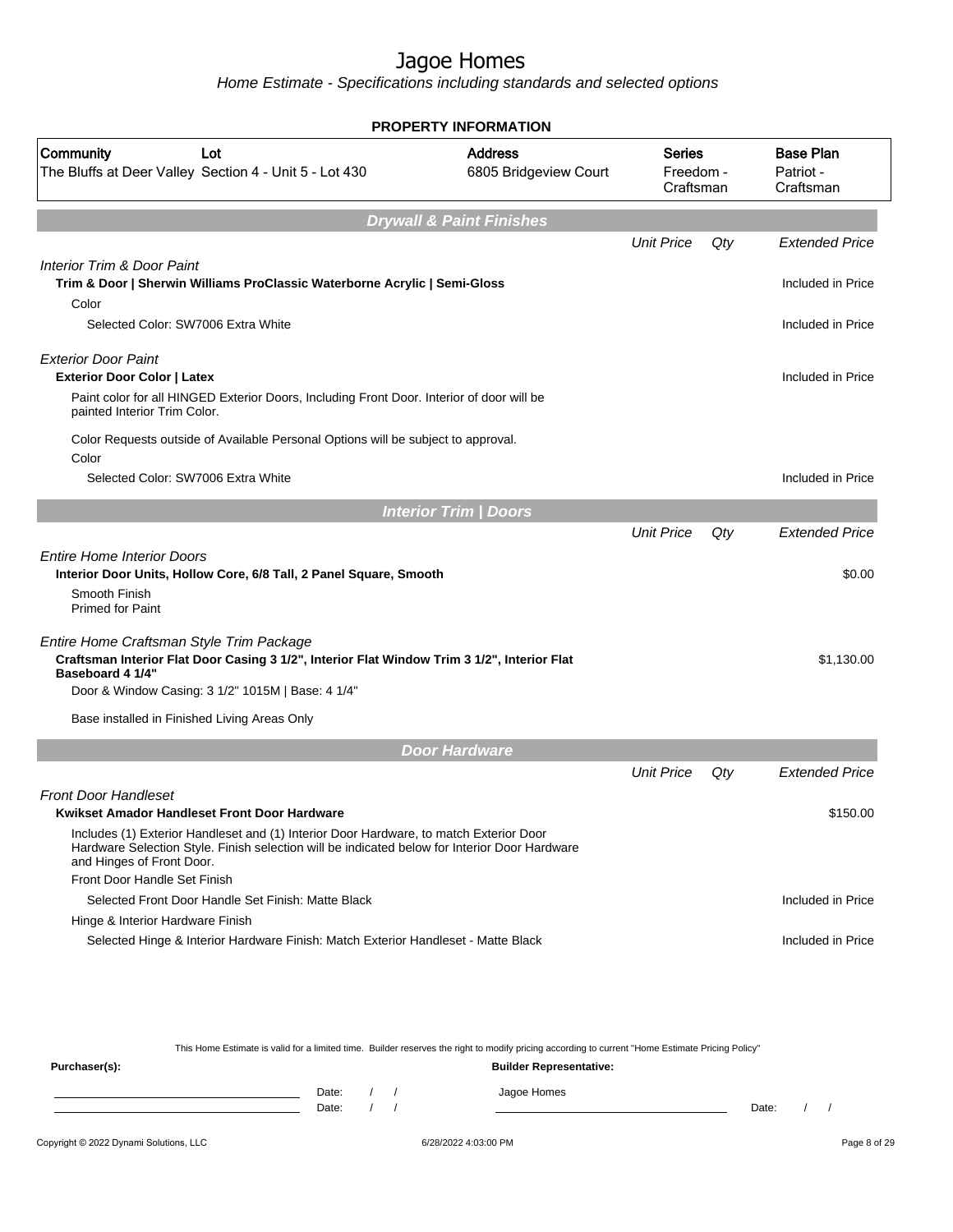Home Estimate - Specifications including standards and selected options

| <b>PROPERTY INFORMATION</b>                                                                                                                                                                         |                                         |                                  |     |                                            |  |
|-----------------------------------------------------------------------------------------------------------------------------------------------------------------------------------------------------|-----------------------------------------|----------------------------------|-----|--------------------------------------------|--|
| <b>Community</b><br>Lot<br>The Bluffs at Deer Valley Section 4 - Unit 5 - Lot 430                                                                                                                   | <b>Address</b><br>6805 Bridgeview Court | Series<br>Freedom -<br>Craftsman |     | <b>Base Plan</b><br>Patriot -<br>Craftsman |  |
|                                                                                                                                                                                                     | <b>Door Hardware</b>                    |                                  |     |                                            |  |
|                                                                                                                                                                                                     |                                         | <b>Unit Price</b>                | Qty | <b>Extended Price</b>                      |  |
| <b>Home Exterior Door Hardware</b>                                                                                                                                                                  |                                         |                                  |     |                                            |  |
| Kwikset Ladera Lever Handle Exterior Door Hardware                                                                                                                                                  |                                         |                                  |     | \$60.00                                    |  |
| Includes Front Door (if Front Door Handleset is not selected) Garage to Home Door and any<br>Hinged Patio or Service Door selected in the HE.<br>Finish                                             |                                         |                                  |     |                                            |  |
| Selected Finish: Matte Black                                                                                                                                                                        |                                         |                                  |     | Included in Price                          |  |
| <b>Entire Home Interior Door Locks</b><br>Kwikset Ladera Lever Handle Interior Door Knob Package                                                                                                    |                                         |                                  |     | \$330.00                                   |  |
| Includes all Interior Doors                                                                                                                                                                         |                                         |                                  |     |                                            |  |
| Finish                                                                                                                                                                                              |                                         |                                  |     |                                            |  |
| Selected Finish: Matte Black                                                                                                                                                                        |                                         |                                  |     | Included in Price                          |  |
| Door Stops                                                                                                                                                                                          |                                         |                                  |     |                                            |  |
| Hardware-Spring & Hinge Door Stops                                                                                                                                                                  |                                         |                                  |     | Included in Price                          |  |
|                                                                                                                                                                                                     | <b>Cabinets</b>                         |                                  |     |                                            |  |
|                                                                                                                                                                                                     |                                         | <b>Unit Price</b>                | Qty | Extended Price                             |  |
| Kitchen Cabinet Design Options                                                                                                                                                                      |                                         |                                  |     |                                            |  |
| <b>Upgraded Kitchen Layout</b>                                                                                                                                                                      |                                         |                                  |     | \$2,795.00                                 |  |
| 42" Wall Cabinets Base will return in L shape on rear exterior wall w/Triple Window centered<br>on Kitchen Sink. Adds (3) Floating Wall Shelves to match Kitchen Cabinets at end of L shape<br>run. |                                         |                                  |     |                                            |  |
| Technical Specification: Change existing layout of Wall Cabinets to 42" Tall Straight Lay<br>w/Crown Mould.                                                                                         |                                         |                                  |     |                                            |  |
| <b>Kitchen Cabinets</b>                                                                                                                                                                             |                                         |                                  |     |                                            |  |
| Brellin Purestyle Full Overlay Laminate Cabinets w/ Floating Shelves                                                                                                                                |                                         |                                  |     | \$1,730.00                                 |  |
| Full Overlay Shaker Door                                                                                                                                                                            |                                         |                                  |     |                                            |  |
| Color                                                                                                                                                                                               |                                         |                                  |     |                                            |  |
| Selected Color: White                                                                                                                                                                               |                                         |                                  |     | Included in Price                          |  |
| <b>Owners Bath Cabinets</b><br><b>Brellin Full Overlay Purestyle Laminate</b>                                                                                                                       |                                         |                                  |     | \$290.00                                   |  |
| Finish                                                                                                                                                                                              |                                         |                                  |     |                                            |  |
| Selected Finish: White                                                                                                                                                                              |                                         |                                  |     | Included in Price                          |  |
| Vanity Height                                                                                                                                                                                       |                                         |                                  |     |                                            |  |
| Selected Vanity Height: Raised - 35"                                                                                                                                                                |                                         |                                  |     | \$70.00                                    |  |
|                                                                                                                                                                                                     |                                         |                                  |     |                                            |  |
|                                                                                                                                                                                                     |                                         |                                  |     |                                            |  |

This Home Estimate is valid for a limited time. Builder reserves the right to modify pricing according to current "Home Estimate Pricing Policy" **Purchaser(s): Builder Representative:** Date: / / Jagoe Homes<br>Date: / / Jagoe Homes Date: / / Date: / /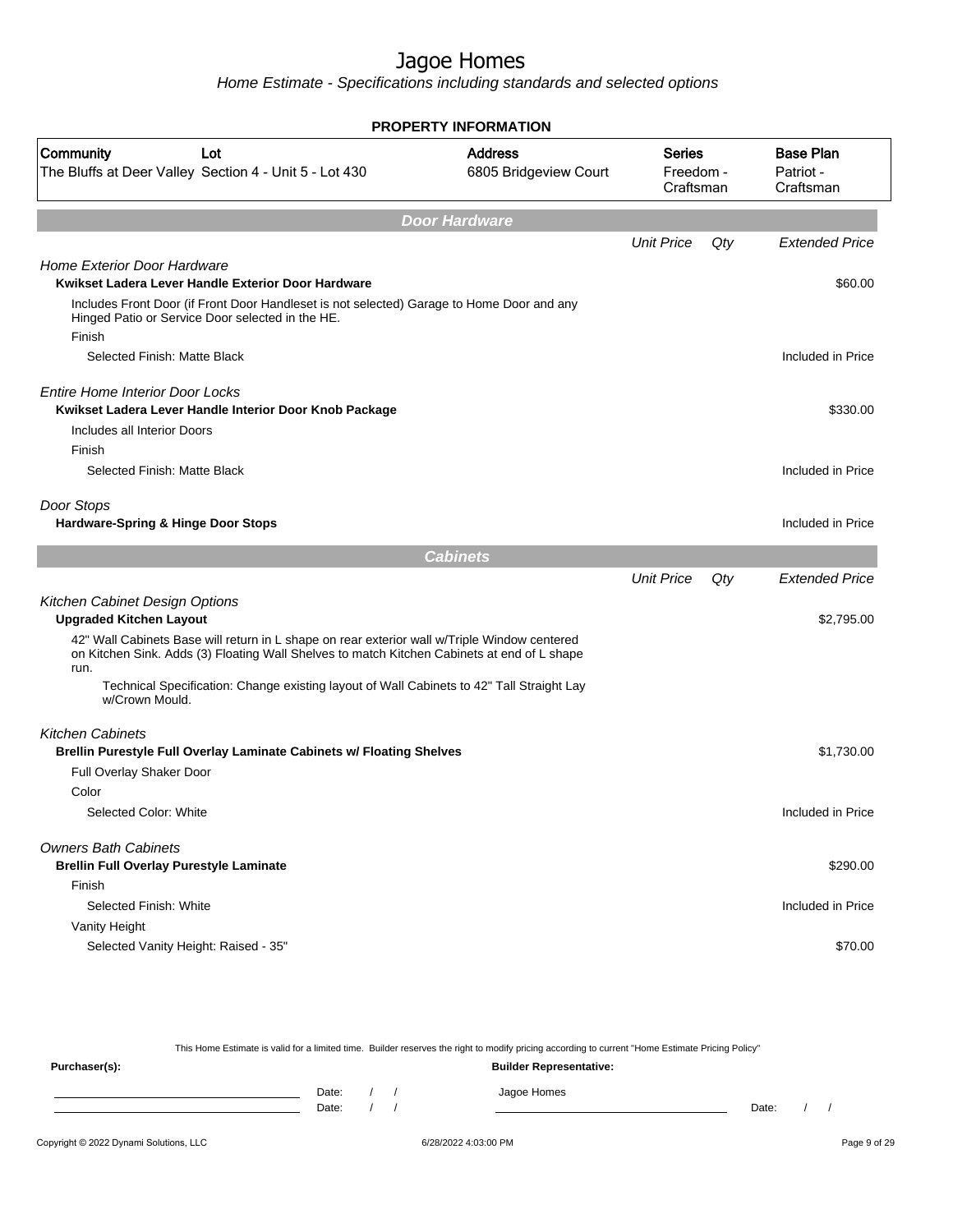Home Estimate - Specifications including standards and selected options

|                                                                                   | <b>PROPERTY INFORMATION</b>             |                                         |     |                                            |  |  |  |
|-----------------------------------------------------------------------------------|-----------------------------------------|-----------------------------------------|-----|--------------------------------------------|--|--|--|
| <b>Community</b><br>Lot<br>The Bluffs at Deer Valley Section 4 - Unit 5 - Lot 430 | <b>Address</b><br>6805 Bridgeview Court | <b>Series</b><br>Freedom -<br>Craftsman |     | <b>Base Plan</b><br>Patriot -<br>Craftsman |  |  |  |
|                                                                                   | <b>Cabinets</b>                         |                                         |     |                                            |  |  |  |
|                                                                                   |                                         | <b>Unit Price</b>                       | Qty | <b>Extended Price</b>                      |  |  |  |
| <b>Bath 2 Cabinets</b>                                                            |                                         |                                         |     |                                            |  |  |  |
| <b>Brellin Full Overlay Purestyle Laminate</b>                                    |                                         |                                         |     | \$220.00                                   |  |  |  |
| Finish                                                                            |                                         |                                         |     |                                            |  |  |  |
| Selected Finish: White                                                            |                                         |                                         |     | Included in Price                          |  |  |  |
| Vanity Height                                                                     |                                         |                                         |     |                                            |  |  |  |
| Selected Vanity Height: Raised - 35"                                              |                                         |                                         |     | \$70.00                                    |  |  |  |
|                                                                                   | <b>Cabinet Hardware</b>                 |                                         |     |                                            |  |  |  |
|                                                                                   |                                         | <b>Unit Price</b>                       | Qty | <b>Extended Price</b>                      |  |  |  |
| Kitchen Cabinet Hardware                                                          |                                         |                                         |     |                                            |  |  |  |
| <b>Rosalynn Collection</b>                                                        |                                         |                                         |     | \$0.00                                     |  |  |  |
| <b>Cabinet Door Hardware</b>                                                      |                                         |                                         |     |                                            |  |  |  |
| Selected Cabinet Door Hardware: 192mm                                             |                                         |                                         |     | Included in Price                          |  |  |  |
| <b>Cabinet Drawer Hardware</b>                                                    |                                         |                                         |     |                                            |  |  |  |
| Selected Cabinet Drawer Hardware: 128mm                                           |                                         |                                         |     | Included in Price                          |  |  |  |
| Finish                                                                            |                                         |                                         |     |                                            |  |  |  |
| Selected Finish: Matte Black                                                      |                                         |                                         |     | Included in Price                          |  |  |  |
| <b>Owner's Bath Cabinet Hardware</b>                                              |                                         |                                         |     |                                            |  |  |  |
| <b>Rosalynn Collection</b>                                                        |                                         |                                         |     | \$0.00                                     |  |  |  |
| <b>Cabinet Door Hardware</b>                                                      |                                         |                                         |     |                                            |  |  |  |
| Selected Cabinet Door Hardware: 192mm                                             |                                         |                                         |     | Included in Price                          |  |  |  |
| <b>Cabinet Drawer Hardware</b>                                                    |                                         |                                         |     |                                            |  |  |  |
| Selected Cabinet Drawer Hardware: 128mm                                           |                                         |                                         |     | Included in Price                          |  |  |  |
| Finish                                                                            |                                         |                                         |     |                                            |  |  |  |
| Selected Finish: Matte Black                                                      |                                         |                                         |     | Included in Price                          |  |  |  |
| <b>Bath 2 Cabinet Hardware</b>                                                    |                                         |                                         |     |                                            |  |  |  |
| <b>Rosalynn Collection</b>                                                        |                                         |                                         |     | \$0.00                                     |  |  |  |
| <b>Cabinet Door Hardware</b>                                                      |                                         |                                         |     |                                            |  |  |  |
| Selected Cabinet Door Hardware: 128mm                                             |                                         |                                         |     | Included in Price                          |  |  |  |
| <b>Cabinet Drawer Hardware</b>                                                    |                                         |                                         |     |                                            |  |  |  |
| Selected Cabinet Drawer Hardware: 96mm                                            |                                         |                                         |     | Included in Price                          |  |  |  |
| Finish                                                                            |                                         |                                         |     |                                            |  |  |  |
| Selected Finish: Matte Black                                                      |                                         |                                         |     | Included in Price                          |  |  |  |
|                                                                                   |                                         |                                         |     |                                            |  |  |  |

This Home Estimate is valid for a limited time. Builder reserves the right to modify pricing according to current "Home Estimate Pricing Policy"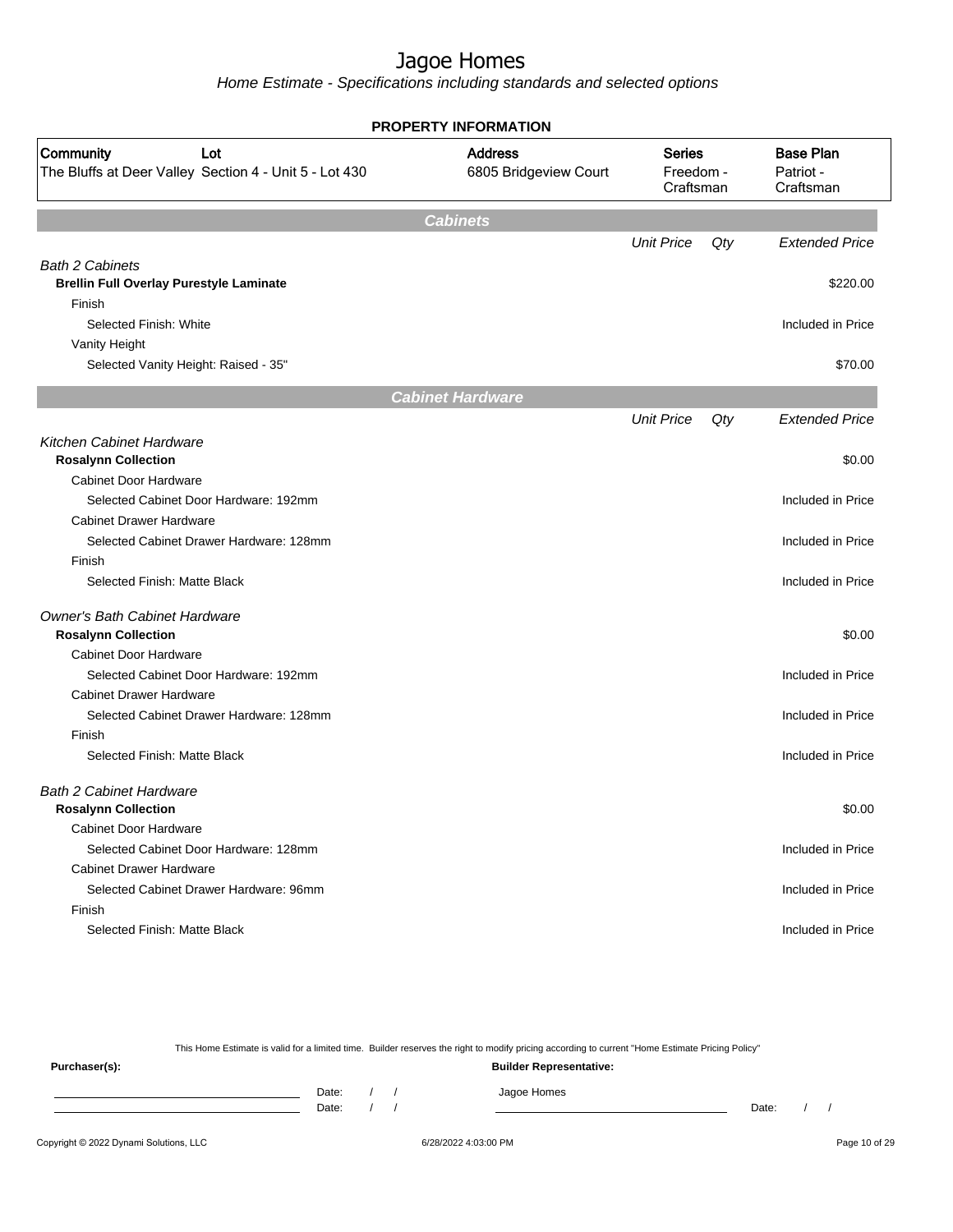Home Estimate - Specifications including standards and selected options

| <b>PROPERTY INFORMATION</b>                                               |                                                                                                                                                                                                                                                                                            |                                         |                                         |     |                                            |  |  |  |
|---------------------------------------------------------------------------|--------------------------------------------------------------------------------------------------------------------------------------------------------------------------------------------------------------------------------------------------------------------------------------------|-----------------------------------------|-----------------------------------------|-----|--------------------------------------------|--|--|--|
| <b>Community</b>                                                          | Lot<br>The Bluffs at Deer Valley Section 4 - Unit 5 - Lot 430                                                                                                                                                                                                                              | <b>Address</b><br>6805 Bridgeview Court | <b>Series</b><br>Freedom -<br>Craftsman |     | <b>Base Plan</b><br>Patriot -<br>Craftsman |  |  |  |
|                                                                           | <b>Countertops</b>                                                                                                                                                                                                                                                                         |                                         |                                         |     |                                            |  |  |  |
|                                                                           |                                                                                                                                                                                                                                                                                            |                                         | <b>Unit Price</b>                       | Qty | <b>Extended Price</b>                      |  |  |  |
| Ugraded Kitchen Design - Countertops<br>Granite   3cm Class I             |                                                                                                                                                                                                                                                                                            |                                         |                                         |     | \$3,020.00                                 |  |  |  |
|                                                                           | Includes Stainless Steel Undermount Double Bowl Sink and 4 in Granite splash. Included<br>splash will be removed if decorative backsplash is selected.                                                                                                                                     |                                         |                                         |     |                                            |  |  |  |
|                                                                           | Granite is not seamless and seams will be visible and can be felt.<br>Colors could vary from samples due to the nature of natural stone.                                                                                                                                                   |                                         |                                         |     |                                            |  |  |  |
| Color                                                                     |                                                                                                                                                                                                                                                                                            |                                         |                                         |     |                                            |  |  |  |
| Selected Color: Caledonia                                                 |                                                                                                                                                                                                                                                                                            |                                         |                                         |     | Included in Price                          |  |  |  |
| Edge Profile                                                              |                                                                                                                                                                                                                                                                                            |                                         |                                         |     |                                            |  |  |  |
|                                                                           | Selected Edge Profile: Pencil Edge Top & Bottom                                                                                                                                                                                                                                            |                                         |                                         |     | Included in Price                          |  |  |  |
| Upgraded Kitchen Design - Backsplash<br>Subway Tile   4" x 12"            |                                                                                                                                                                                                                                                                                            |                                         |                                         |     | \$1,175.00                                 |  |  |  |
|                                                                           | Make a design statement in timeless subway tile.                                                                                                                                                                                                                                           |                                         |                                         |     |                                            |  |  |  |
| Daltile                                                                   |                                                                                                                                                                                                                                                                                            |                                         |                                         |     |                                            |  |  |  |
| Ceramic Install Pattern                                                   |                                                                                                                                                                                                                                                                                            |                                         |                                         |     |                                            |  |  |  |
|                                                                           | Selected Ceramic Install Pattern: Straight Stack - Horizontal                                                                                                                                                                                                                              |                                         |                                         |     | Included in Price                          |  |  |  |
| Color                                                                     |                                                                                                                                                                                                                                                                                            |                                         |                                         |     |                                            |  |  |  |
| Selected Color: White                                                     |                                                                                                                                                                                                                                                                                            |                                         |                                         |     | Included in Price                          |  |  |  |
| Grout Color                                                               |                                                                                                                                                                                                                                                                                            |                                         |                                         |     |                                            |  |  |  |
| Selected Grout Color: 02 Pewter                                           |                                                                                                                                                                                                                                                                                            |                                         |                                         |     | Included in Price                          |  |  |  |
| Trim                                                                      |                                                                                                                                                                                                                                                                                            |                                         |                                         |     |                                            |  |  |  |
|                                                                           | Selected Trim: Jolly   Polished Chrome                                                                                                                                                                                                                                                     |                                         |                                         |     | Included in Price                          |  |  |  |
| Owner's Bath Vanity Top<br><b>Cultured Marble   Double Rectangle Bowl</b> |                                                                                                                                                                                                                                                                                            |                                         |                                         |     | \$390.00                                   |  |  |  |
| abrasive products.                                                        | Cultured Marble is Beautiful - Veining and patterns can be incorporated during the casting<br>process, creating character, depth and interest that mimics its natural counterpart.<br>Low Maintenance - Cultured marble never needs to be sealed and is easy to clean with non-            |                                         |                                         |     |                                            |  |  |  |
| mildew and chips.                                                         | Durable - Cultured marble is non-porous, making it extremely tough and resistant to stains,<br>Economical – In general, cultured marble is less expensive to fabricate and install than slab<br>marble, but will increase the overall value of a home just as natural stone products will. |                                         |                                         |     |                                            |  |  |  |
| Color                                                                     |                                                                                                                                                                                                                                                                                            |                                         |                                         |     |                                            |  |  |  |
| Selected Color: Carerra Thunder                                           |                                                                                                                                                                                                                                                                                            |                                         |                                         |     | Included in Price                          |  |  |  |
| Finish                                                                    |                                                                                                                                                                                                                                                                                            |                                         |                                         |     |                                            |  |  |  |
| Selected Finish: Matte                                                    |                                                                                                                                                                                                                                                                                            |                                         |                                         |     | Included in Price                          |  |  |  |

This Home Estimate is valid for a limited time. Builder reserves the right to modify pricing according to current "Home Estimate Pricing Policy"

**Purchaser(s): Builder Representative:** Date: / / Jagoe Homes<br>Date: / / Jagoe Homes Date: / / **Date: / / 2006** Date: / / / Date: / / /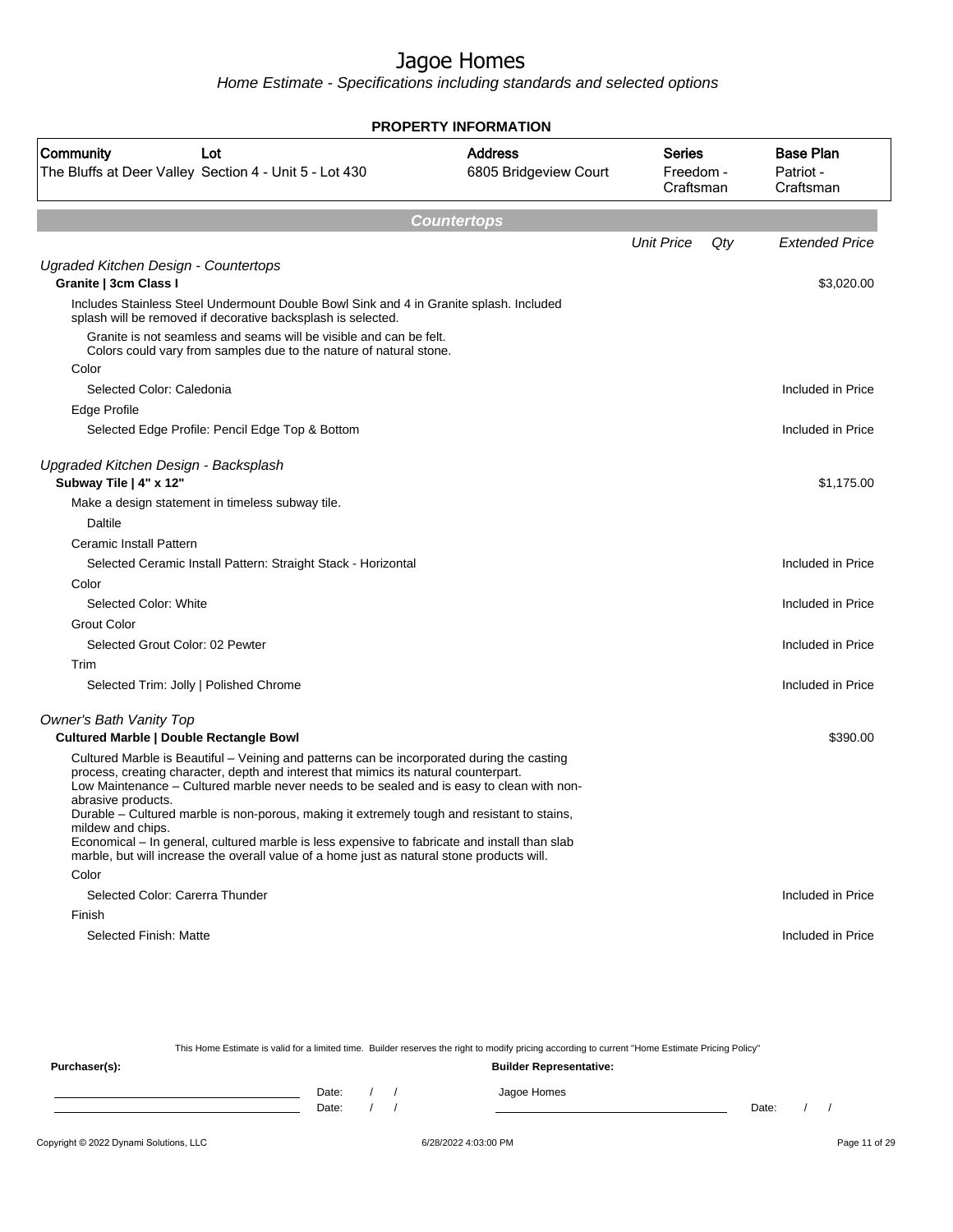Home Estimate - Specifications including standards and selected options

|                                                                                               | <b>PROPERTY INFORMATION</b>             |                                  |     |                       |  |                                            |
|-----------------------------------------------------------------------------------------------|-----------------------------------------|----------------------------------|-----|-----------------------|--|--------------------------------------------|
| Community<br>Lot<br>The Bluffs at Deer Valley Section 4 - Unit 5 - Lot 430                    | <b>Address</b><br>6805 Bridgeview Court | Series<br>Freedom -<br>Craftsman |     |                       |  | <b>Base Plan</b><br>Patriot -<br>Craftsman |
|                                                                                               | <b>Countertops</b>                      |                                  |     |                       |  |                                            |
|                                                                                               |                                         | <b>Unit Price</b>                | Qty | <b>Extended Price</b> |  |                                            |
| Bath 2 Vanity Top                                                                             |                                         |                                  |     |                       |  |                                            |
| <b>Cultured Marble   Rectangle Bowl</b>                                                       |                                         |                                  |     | \$155.00              |  |                                            |
| Color                                                                                         |                                         |                                  |     |                       |  |                                            |
| Selected Color: Carerra Thunder                                                               |                                         |                                  |     | Included in Price     |  |                                            |
| Finish                                                                                        |                                         |                                  |     |                       |  |                                            |
| Selected Finish: Matte                                                                        |                                         |                                  |     | Included in Price     |  |                                            |
|                                                                                               | <b>Mirrors</b>                          |                                  |     |                       |  |                                            |
|                                                                                               |                                         | <b>Unit Price</b>                | Qty | <b>Extended Price</b> |  |                                            |
| <b>Owner's Bath Mirrors</b><br>Beveled Edged Mirrors, (Qty 2) 30" X 36"                       |                                         |                                  |     | \$0.00                |  |                                            |
| <b>Bath 2 Mirror</b><br>Beveled Edge Mirror(s)   Per Base Plan                                |                                         |                                  |     | Included in Price     |  |                                            |
| <b>Powder Room Mirror</b><br>Beveled Edge Mirror(s)   Per Base Plan                           |                                         |                                  |     | Included in Price     |  |                                            |
|                                                                                               | <b>Appliances</b>                       |                                  |     |                       |  |                                            |
|                                                                                               |                                         | <b>Unit Price</b>                | Qty | <b>Extended Price</b> |  |                                            |
| Kitchen Range                                                                                 |                                         |                                  |     |                       |  |                                            |
| Range - Electric - Free Standing Smooth Top                                                   |                                         |                                  |     | Included in Price     |  |                                            |
| Finish                                                                                        |                                         |                                  |     |                       |  |                                            |
| Selected Finish: Stainless Steel - JB645RKSS                                                  |                                         |                                  |     | \$115.00              |  |                                            |
| Kitchen Microwave or Microwave Hood                                                           |                                         |                                  |     |                       |  |                                            |
| <b>Microwave - Stainless Steel</b>                                                            |                                         |                                  |     | \$80.00               |  |                                            |
| GE® 1.6 CU. FT. OVER-THE-RANGE MICROWAVE OVEN                                                 |                                         |                                  |     |                       |  |                                            |
| Technical Specification: APPROXIMATE DIMENSIONS (HxWxD)<br>16 1/8 H x 29 7/8 W x 15 9/16 D in |                                         |                                  |     |                       |  |                                            |
| Finish                                                                                        |                                         |                                  |     |                       |  |                                            |
| Selected Finish: Stainless Steel - JVM3160RFSS                                                |                                         |                                  |     | Included in Price     |  |                                            |
|                                                                                               |                                         |                                  |     |                       |  |                                            |

This Home Estimate is valid for a limited time. Builder reserves the right to modify pricing according to current "Home Estimate Pricing Policy"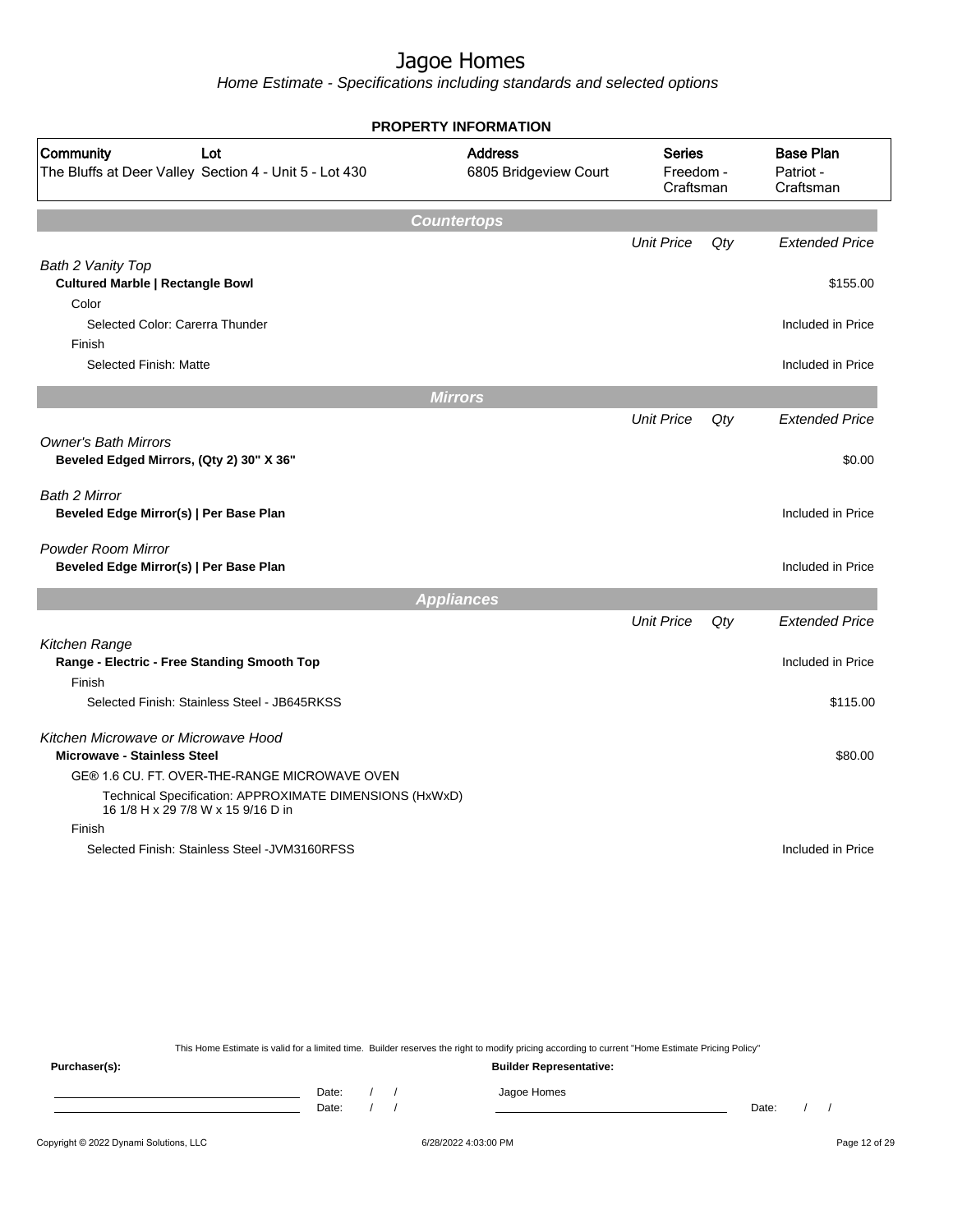Home Estimate - Specifications including standards and selected options

| <b>PROPERTY INFORMATION</b>                                                                      |                                         |                                         |     |                                            |  |  |  |
|--------------------------------------------------------------------------------------------------|-----------------------------------------|-----------------------------------------|-----|--------------------------------------------|--|--|--|
| Community<br>Lot<br>The Bluffs at Deer Valley Section 4 - Unit 5 - Lot 430                       | <b>Address</b><br>6805 Bridgeview Court | <b>Series</b><br>Freedom -<br>Craftsman |     | <b>Base Plan</b><br>Patriot -<br>Craftsman |  |  |  |
|                                                                                                  | <b>Appliances</b>                       |                                         |     |                                            |  |  |  |
|                                                                                                  |                                         | <b>Unit Price</b>                       | Qty | <b>Extended Price</b>                      |  |  |  |
| <b>Kitchen Dishwasher</b><br>Dishwasher - Front Control - Stainless Steel                        |                                         |                                         |     | \$60.00                                    |  |  |  |
| GE® FRONT CONTROL WITH PLASTIC INTERIOR DISHWASHER WITH SANITIZE<br><b>CYCLE &amp; DRY BOOST</b> |                                         |                                         |     |                                            |  |  |  |
| Technical Specification: APPROXIMATE DIMENSIONS (HxWxD)<br>33 3/8 H x 23 3/4 W x 24 D in         |                                         |                                         |     |                                            |  |  |  |
| Finish                                                                                           |                                         |                                         |     |                                            |  |  |  |
| Selected Finish: GDF550PSRSS                                                                     |                                         |                                         |     | Included in Price                          |  |  |  |
| Refrigerator<br>Refrigerator - Side by Side w/ Ice & Water on Door                               |                                         |                                         |     | Included in Price                          |  |  |  |
| Finish<br>Selected Finish: Stainless Steel - GSS25GYPFS                                          |                                         |                                         |     |                                            |  |  |  |
|                                                                                                  |                                         |                                         |     | \$165.00                                   |  |  |  |
|                                                                                                  | <b>Plumbing</b>                         |                                         |     |                                            |  |  |  |
|                                                                                                  |                                         | <b>Unit Price</b>                       | Qty | <b>Extended Price</b>                      |  |  |  |
| Owner's Bath Fixture Color Package<br><b>Bath Fixture Color</b>                                  |                                         |                                         |     | Included in Price                          |  |  |  |
| Color<br>Selected Color: White                                                                   |                                         |                                         |     | Included in Price                          |  |  |  |
|                                                                                                  |                                         |                                         |     |                                            |  |  |  |
| <b>Owner's Bath Vanity</b><br>72" Double Bowl w/ 24" Linen Cabinet                               |                                         |                                         |     | \$2,320.00                                 |  |  |  |
| <b>Owner's Bath Lavatory Faucet</b>                                                              |                                         |                                         |     |                                            |  |  |  |
| <b>Delta Ashlyn Collection</b><br>Finish                                                         |                                         |                                         | 2   | Included in Price                          |  |  |  |
| Selected Finish: Matte Black                                                                     |                                         |                                         |     | \$280.00                                   |  |  |  |
| Spread                                                                                           |                                         |                                         |     |                                            |  |  |  |
| Selected Spread: 2564   4" Spread                                                                |                                         |                                         |     | Included in Price                          |  |  |  |
| Owner's Bath Towel Bar or Robe Hooks & Paper Holder<br>Ashlyn Robe Hooks (Qty 2) & Paper Holder  |                                         |                                         |     | \$100.00                                   |  |  |  |
| Finish                                                                                           |                                         |                                         |     |                                            |  |  |  |
| Selected Finish: Matte Black                                                                     |                                         |                                         |     | \$60.00                                    |  |  |  |
|                                                                                                  |                                         |                                         |     |                                            |  |  |  |

This Home Estimate is valid for a limited time. Builder reserves the right to modify pricing according to current "Home Estimate Pricing Policy"

**Purchaser(s): Builder Representative:** Date: / / Jagoe Homes<br>Date: / / Jagoe Homes Date: / / **Date: / / 2006** Date: / / / Date: / / /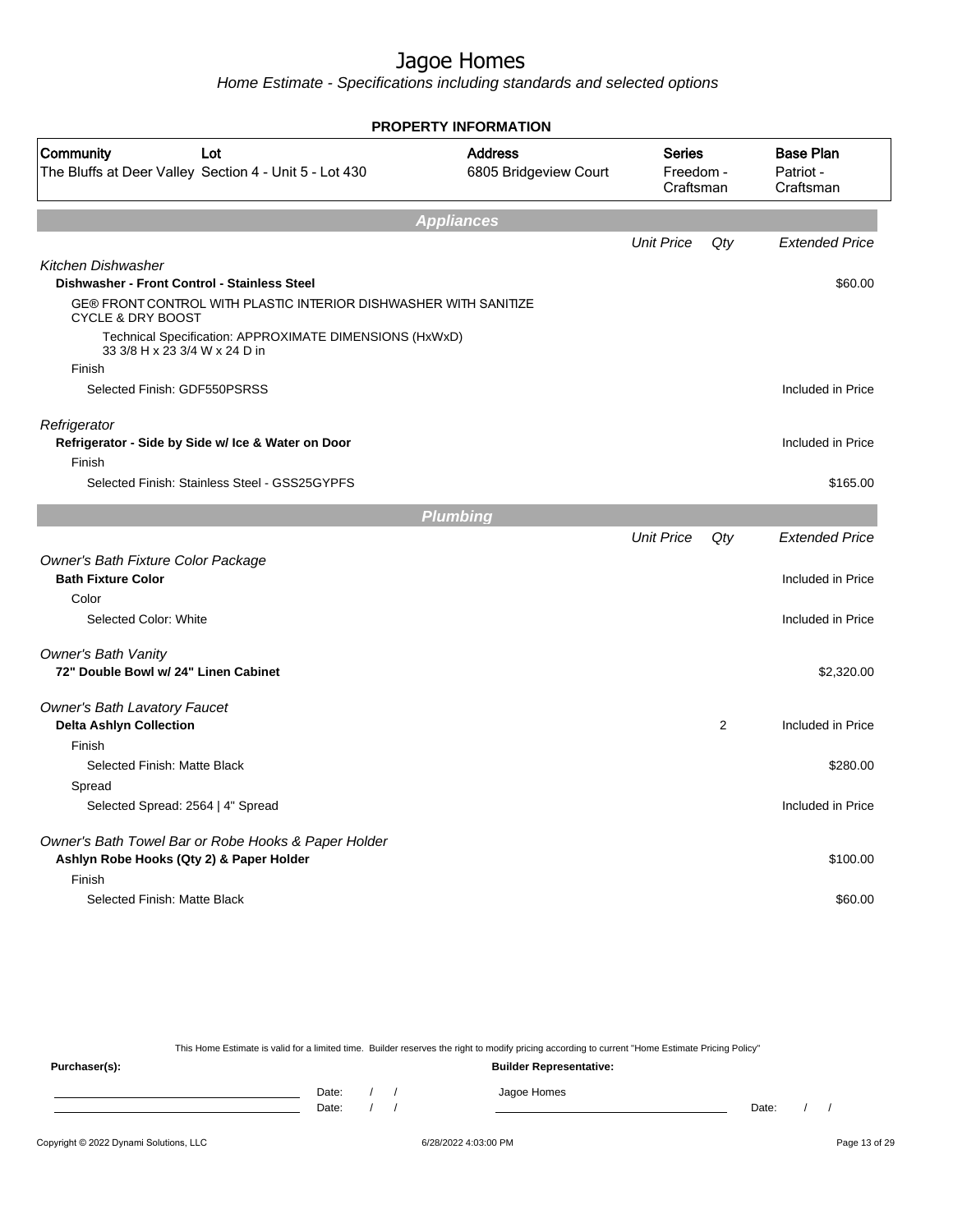Home Estimate - Specifications including standards and selected options

| <b>PROPERTY INFORMATION</b>                                                                              |                                         |                                         |     |                                            |  |  |  |
|----------------------------------------------------------------------------------------------------------|-----------------------------------------|-----------------------------------------|-----|--------------------------------------------|--|--|--|
| Community<br>Lot<br>The Bluffs at Deer Valley Section 4 - Unit 5 - Lot 430                               | <b>Address</b><br>6805 Bridgeview Court | <b>Series</b><br>Freedom -<br>Craftsman |     | <b>Base Plan</b><br>Patriot -<br>Craftsman |  |  |  |
| <b>Plumbing</b>                                                                                          |                                         |                                         |     |                                            |  |  |  |
|                                                                                                          |                                         | <b>Unit Price</b>                       | Qty | <b>Extended Price</b>                      |  |  |  |
| <b>Owners Bath Tub/Shower or Shower Stall</b><br>60" Fiberglass Shower Stall   Sliding Shower Door       |                                         |                                         |     | \$1,170.00                                 |  |  |  |
| Semi Frameless Chrome Shower Door with Clear Glass Included Plan may be revised to<br>accomodate shower. |                                         |                                         |     |                                            |  |  |  |
| <b>Glass Pattern</b>                                                                                     |                                         |                                         |     |                                            |  |  |  |
| Selected Glass Pattern: Clear                                                                            |                                         |                                         |     | Included in Price                          |  |  |  |
| Semi Frameless Sliding Shower Door                                                                       |                                         |                                         |     |                                            |  |  |  |
| Selected Semi Frameless Sliding Shower Door: Matte Black (Clear Glass ONLY)                              |                                         |                                         |     | \$720.00                                   |  |  |  |
| <b>Shower Door</b>                                                                                       |                                         |                                         |     |                                            |  |  |  |
| Selected Shower Door: N/A                                                                                |                                         |                                         |     | Included in Price                          |  |  |  |
| <b>Owner's Bath Shower Stall Faucet</b><br>Delta Ashlyn Shower Stall Faucet T14264                       |                                         |                                         |     | Included in Price                          |  |  |  |
| Model # T14264                                                                                           |                                         |                                         |     |                                            |  |  |  |
| Finish                                                                                                   |                                         |                                         |     |                                            |  |  |  |
| Selected Finish: Matte Black                                                                             |                                         |                                         |     | \$220.00                                   |  |  |  |
| <b>Owner's Bath Commode</b>                                                                              |                                         |                                         |     |                                            |  |  |  |
| Standard 1.6 Gallon Commode, 2 pc.                                                                       |                                         |                                         |     | Included in Price                          |  |  |  |
| 1.6 Gallon<br>2 PC                                                                                       |                                         |                                         |     |                                            |  |  |  |
| <b>Bath 2 Fixture Color Package</b>                                                                      |                                         |                                         |     |                                            |  |  |  |
| <b>Bath Fixture Color</b>                                                                                |                                         |                                         |     | Included in Price                          |  |  |  |
| Color                                                                                                    |                                         |                                         |     |                                            |  |  |  |
| Selected Color: White                                                                                    |                                         |                                         |     | Included in Price                          |  |  |  |
| <b>Bath 2 Commode</b>                                                                                    |                                         |                                         |     |                                            |  |  |  |
| Standard 1.6 Gallon Commode, 2 pc.                                                                       |                                         |                                         |     | Included in Price                          |  |  |  |
| 1.6 Gallon<br>2 PC                                                                                       |                                         |                                         |     |                                            |  |  |  |
| <b>Bath 2 Lavatory Faucet</b>                                                                            |                                         |                                         |     |                                            |  |  |  |
| <b>Delta Ashlyn Collection</b>                                                                           |                                         |                                         |     | Included in Price                          |  |  |  |
| Finish                                                                                                   |                                         |                                         |     |                                            |  |  |  |
| Selected Finish: Matte Black                                                                             |                                         |                                         |     | \$140.00                                   |  |  |  |
| Spread                                                                                                   |                                         |                                         |     |                                            |  |  |  |
| Selected Spread: 2564   4" Spread                                                                        |                                         |                                         |     | Included in Price                          |  |  |  |
|                                                                                                          |                                         |                                         |     |                                            |  |  |  |

This Home Estimate is valid for a limited time. Builder reserves the right to modify pricing according to current "Home Estimate Pricing Policy" **Purchaser(s): Builder Representative:** Date: / / Jagoe Homes<br>Date: / / Jagoe Homes Date: / / **Date: / / 2006** Date: / / / Date: / / /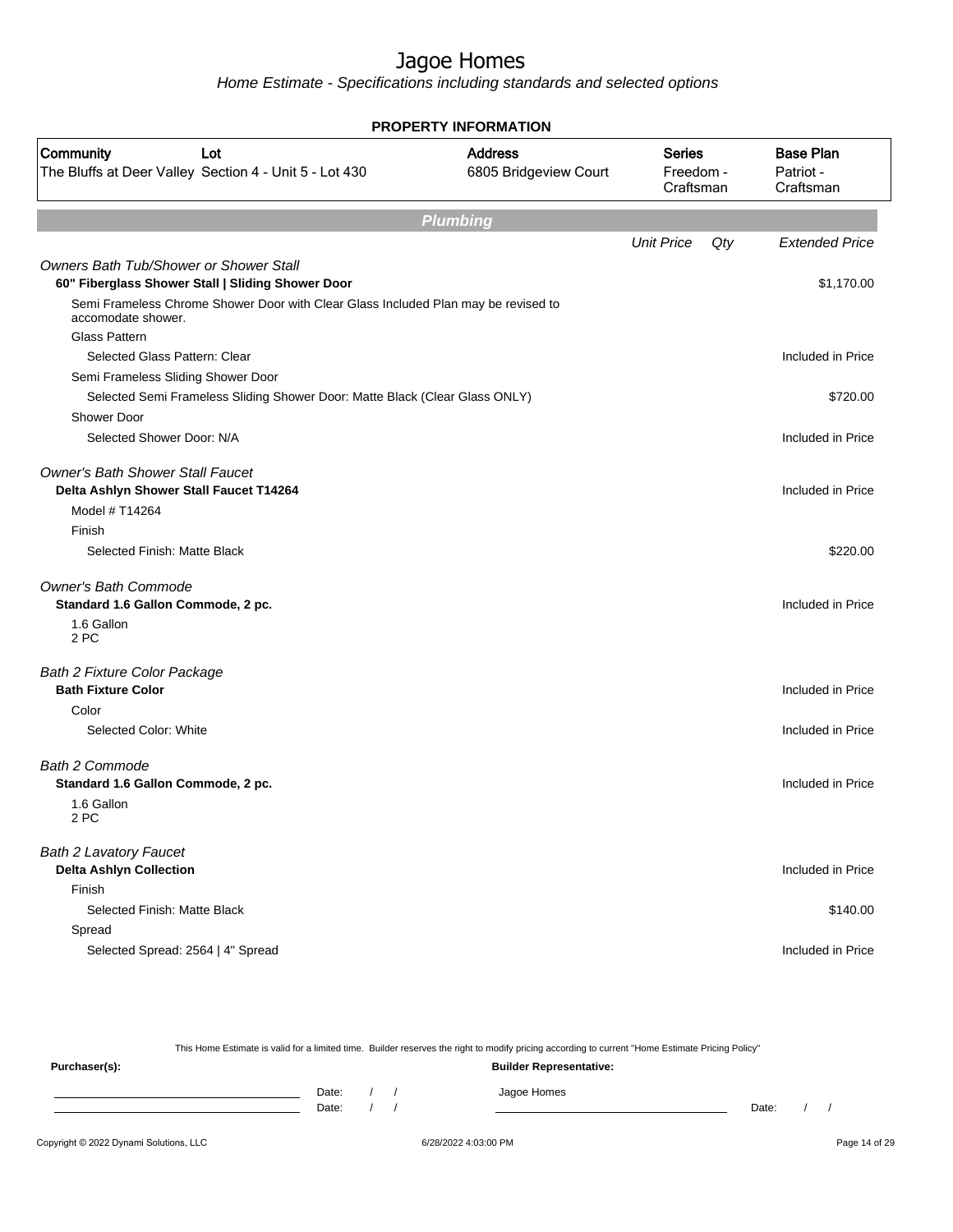Home Estimate - Specifications including standards and selected options

| <b>PROPERTY INFORMATION</b>                                                                                           |                                         |                                         |     |                                            |  |  |
|-----------------------------------------------------------------------------------------------------------------------|-----------------------------------------|-----------------------------------------|-----|--------------------------------------------|--|--|
| Community<br>Lot<br>The Bluffs at Deer Valley Section 4 - Unit 5 - Lot 430                                            | <b>Address</b><br>6805 Bridgeview Court | <b>Series</b><br>Freedom -<br>Craftsman |     | <b>Base Plan</b><br>Patriot -<br>Craftsman |  |  |
| <b>Plumbing</b>                                                                                                       |                                         |                                         |     |                                            |  |  |
|                                                                                                                       |                                         | <b>Unit Price</b>                       | Qty | <b>Extended Price</b>                      |  |  |
| Bath 2 Towel Bar & Paper Holder<br>Ashlyn Towel Bar and Paper Holder<br>Finish                                        |                                         |                                         |     | \$95.00                                    |  |  |
| Selected Finish: Matte Black                                                                                          |                                         |                                         |     | \$55.00                                    |  |  |
| Bath 2 Tub/Shower or Shower Stall<br>60" Fiberglass Tub/Shower                                                        |                                         |                                         |     | Included in Price                          |  |  |
| <b>Bath 2 Tub/Shower Faucet</b><br>Delta Ashlyn Tub/Shower Faucet T14464<br>Finish                                    |                                         |                                         |     | Included in Price                          |  |  |
| Selected Finish: Matte Black                                                                                          |                                         |                                         |     | \$270.00                                   |  |  |
| Powder Room Fixture Color Package<br><b>Bath Fixture Color</b>                                                        |                                         |                                         |     | Included in Price                          |  |  |
| Color                                                                                                                 |                                         |                                         |     |                                            |  |  |
| Selected Color: White                                                                                                 |                                         |                                         |     | Included in Price                          |  |  |
| Powder Room Vanity / Pedestal<br><b>Pedestal Sink</b>                                                                 |                                         |                                         |     | Included in Price                          |  |  |
| Powder Room Towel Ring & Paper Holder<br>Ashlyn Towel Ring and Paper Holder                                           |                                         |                                         |     | \$90.00                                    |  |  |
| Finish<br>Selected Finish: Matte Black                                                                                |                                         |                                         |     | \$35.00                                    |  |  |
| Powder Room Commode<br>Standard 1.6 Gallon Commode, 2 pc.<br>1.6 Gallon                                               |                                         |                                         |     | Included in Price                          |  |  |
| 2 PC                                                                                                                  |                                         |                                         |     |                                            |  |  |
| <b>Kitchen Sink</b><br>Blanco Precis Undermount Sink - Super Single Bowl w/Chrome Disposal Flange<br>Sink 9 1/2" Deep |                                         |                                         |     | \$680.00                                   |  |  |
| Color<br>Selected Color: Metallic Gray 440148                                                                         |                                         |                                         |     | Included in Price                          |  |  |

This Home Estimate is valid for a limited time. Builder reserves the right to modify pricing according to current "Home Estimate Pricing Policy"

**Purchaser(s): Builder Representative:** Date: / / Jagoe Homes<br>Date: / / Jagoe Homes Date: / / **Date: / / 2006** Date: / / / Date: / / /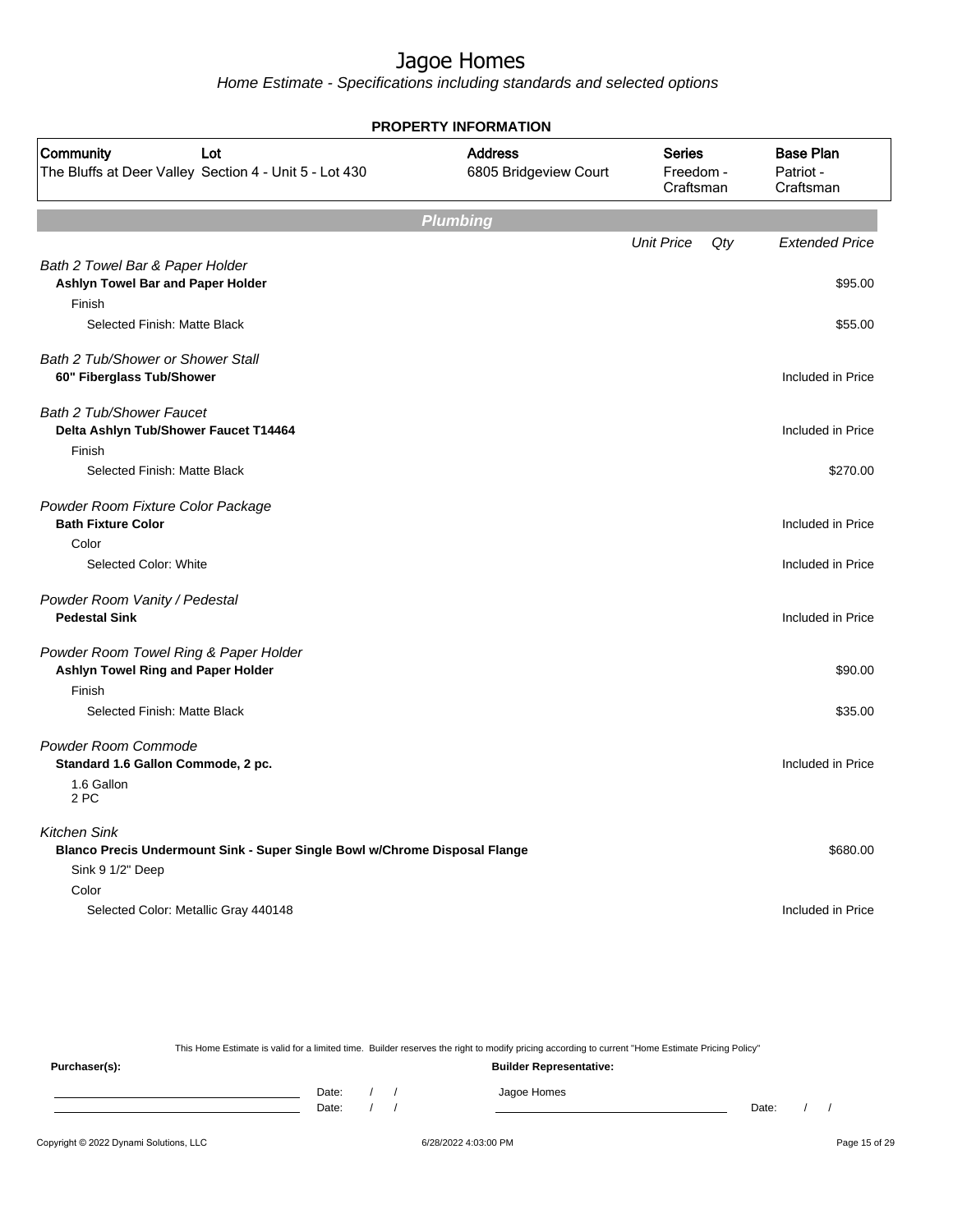Home Estimate - Specifications including standards and selected options

|                                                                                                            | <b>PROPERTY INFORMATION</b>              |                                         |                                         |     |                                            |
|------------------------------------------------------------------------------------------------------------|------------------------------------------|-----------------------------------------|-----------------------------------------|-----|--------------------------------------------|
| Community<br>Lot<br>The Bluffs at Deer Valley Section 4 - Unit 5 - Lot 430                                 |                                          | <b>Address</b><br>6805 Bridgeview Court | <b>Series</b><br>Freedom -<br>Craftsman |     | <b>Base Plan</b><br>Patriot -<br>Craftsman |
|                                                                                                            | Plumbing                                 |                                         |                                         |     |                                            |
|                                                                                                            |                                          |                                         | <b>Unit Price</b>                       | Qty | <b>Extended Price</b>                      |
| <b>Kitchen Sink Faucet</b><br>Kitchen Sink Faucet - Delta Essa Single Handle Pull Down #9113 DST<br>Finish |                                          |                                         |                                         |     | \$310.00                                   |
| Selected Finish: Black                                                                                     |                                          |                                         |                                         |     | \$140.00                                   |
| Kitchen Garbage Disposal<br>Garbage Disposal 1/3 hp                                                        |                                          |                                         |                                         |     | Included in Price                          |
| Kitchen Ice Maker Water Line<br><b>Ice Maker Water Line</b>                                                |                                          |                                         |                                         |     | Included in Price                          |
| <b>Entire Home Water Heater</b><br><b>Tankless Water Heater</b>                                            |                                          |                                         |                                         |     | Included in Price                          |
| Entire Home Main Water Shutoff Valve<br><b>Main Water Shutoff Valve</b>                                    |                                          |                                         |                                         |     | Included in Price                          |
| <b>Entire Home Plumbing Supply Pipes</b><br><b>Plumbing Pipes: Water Continuous PEX Piping</b>             |                                          |                                         |                                         |     | Included in Price                          |
| Entire Home Plumbing Waste & Vent Lines<br><b>Plumbing Drains and Vents PVC</b>                            |                                          |                                         |                                         |     | Included in Price                          |
| Entire Home Secondary Shut-Off Valves<br>Secondary Shut-Off Valves at each fixture                         |                                          |                                         |                                         |     | Included in Price                          |
| <b>Exterior Plumbing Sewer Lines</b><br>Plumbing Pipes: Exterior Sewer Lines PVC Schedule 40               |                                          |                                         |                                         |     | Included in Price                          |
| <b>Exterior Sillcocks</b><br><b>Outside Faucets Frost Proof (Per Plan)</b>                                 |                                          |                                         |                                         |     | Included in Price                          |
|                                                                                                            | <b>Electrical, Media, Communications</b> |                                         |                                         |     |                                            |
|                                                                                                            |                                          |                                         | <b>Unit Price</b>                       | Qty | <b>Extended Price</b>                      |
| Front Porch Light(s)<br><b>Recessed Lighting (Per Plan)</b>                                                |                                          |                                         |                                         |     | Included in Price                          |
| <b>Front Entry Ceiling Light</b><br><b>Recessed Lighting (Per Plan)</b>                                    |                                          |                                         |                                         |     | \$0.00                                     |

This Home Estimate is valid for a limited time. Builder reserves the right to modify pricing according to current "Home Estimate Pricing Policy" **Purchaser(s): Builder Representative:** Date: / / Jagoe Homes<br>Date: / / Jagoe Homes Date: / / Date: / /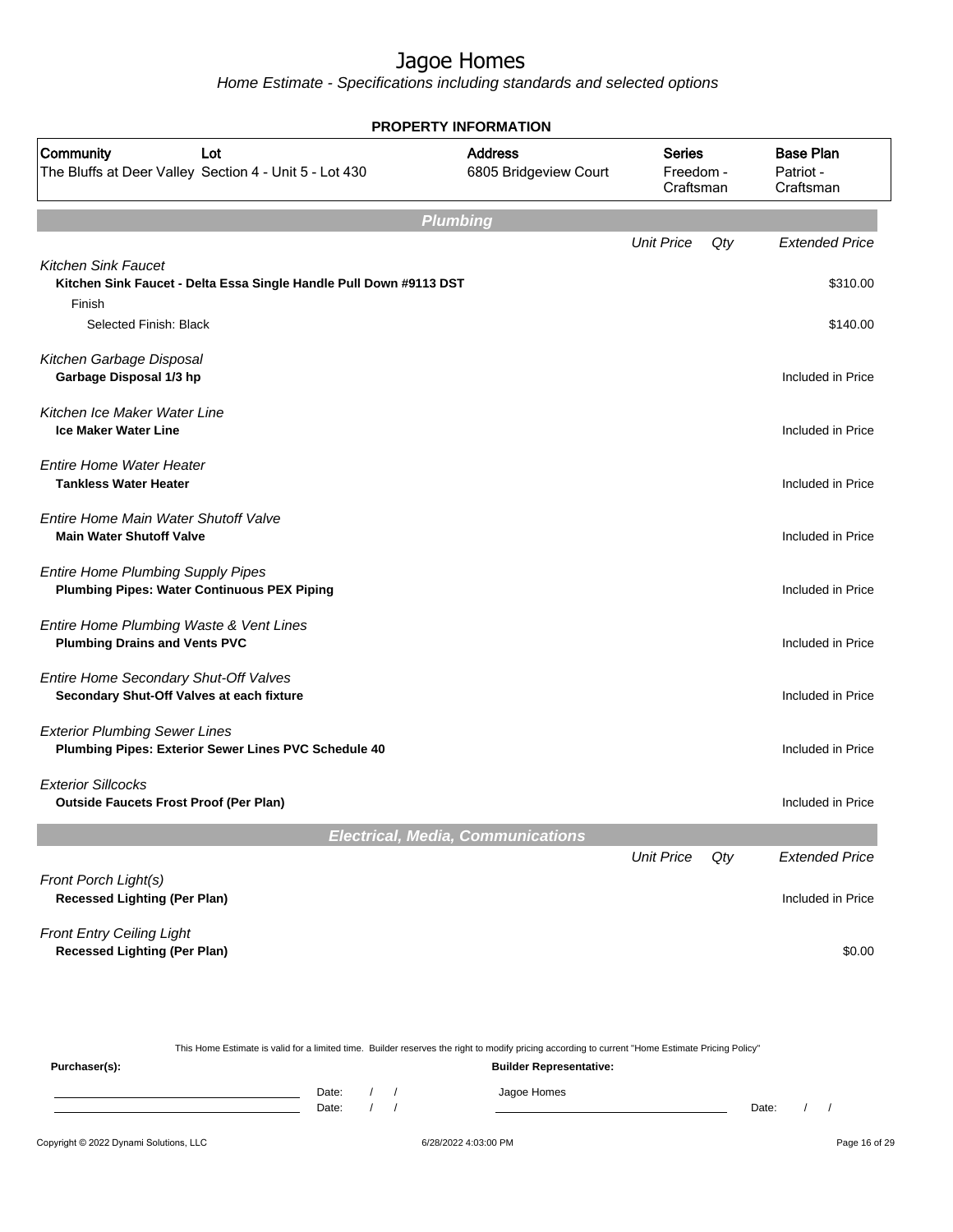Home Estimate - Specifications including standards and selected options

| <b>PROPERTY INFORMATION</b>                                                                                                                                         |                                          |                                         |                                            |  |  |  |  |
|---------------------------------------------------------------------------------------------------------------------------------------------------------------------|------------------------------------------|-----------------------------------------|--------------------------------------------|--|--|--|--|
| Community<br>Lot<br>The Bluffs at Deer Valley Section 4 - Unit 5 - Lot 430                                                                                          | <b>Address</b><br>6805 Bridgeview Court  | <b>Series</b><br>Freedom -<br>Craftsman | <b>Base Plan</b><br>Patriot -<br>Craftsman |  |  |  |  |
|                                                                                                                                                                     | <b>Electrical, Media, Communications</b> |                                         |                                            |  |  |  |  |
|                                                                                                                                                                     |                                          | <b>Unit Price</b>                       | Qty<br><b>Extended Price</b>               |  |  |  |  |
| <b>Storage Ceiling Light</b><br>Flush Mount Light   2 Bulb                                                                                                          |                                          |                                         | Included in Price                          |  |  |  |  |
| Finish<br>Selected Finish: Black                                                                                                                                    |                                          |                                         | Included in Price                          |  |  |  |  |
| Home Office Ceiling Light(s)<br><b>Recessed Lighting (Per Plan)</b>                                                                                                 |                                          |                                         | Included in Price                          |  |  |  |  |
| <b>Closet Under Stairs Light</b><br>Satco - 7" Square Flush Mount, 13.5 Watt/LED w/Switch                                                                           |                                          |                                         | \$0.00                                     |  |  |  |  |
| <b>Family Room Ceiling Fixture</b><br>Ceiling Fan 52" Kichler Pro #330018, Fan Only<br>Color                                                                        |                                          |                                         | Included in Price                          |  |  |  |  |
| Selected Color: Satin Black w/Satin Black Blades                                                                                                                    |                                          |                                         | Included in Price                          |  |  |  |  |
| Family Room Recessed Light(s)<br><b>Recessed Lighting (Per Plan)</b>                                                                                                |                                          |                                         | Included in Price                          |  |  |  |  |
| <b>Kitchen Ceiling Lighting</b><br><b>Recessed Lighting (Per Plan)</b>                                                                                              |                                          |                                         | Included in Price                          |  |  |  |  |
| Additional Kitchen Ceiling Lighting on Separate Switch<br>Light Outlets with Switch for (2) Future Pendant Lights, to be Capped with Plate Cover                    |                                          |                                         | \$140.00                                   |  |  |  |  |
| Kitchen Under Cabinet Light<br>Under Cabinet Lighting Package, qty 3<br>Includes one under counter lighting package to be installed in predetermined location under |                                          |                                         | \$360.00                                   |  |  |  |  |
| wall cabinets in the kitchen.<br>Includes 3 under counter lights                                                                                                    |                                          |                                         |                                            |  |  |  |  |
| Kitchen GFI Outlet<br><b>Interior GFI Outlet(s)</b>                                                                                                                 |                                          |                                         | Included in Price                          |  |  |  |  |
| Kitchen Range Receptacle<br>Range 220 Volt Receptacle                                                                                                               |                                          |                                         | Included in Price                          |  |  |  |  |
| Dining Area Ceiling Light(s)<br><b>Recessed Lighting (Per Plan)</b>                                                                                                 |                                          |                                         | Included in Price                          |  |  |  |  |

This Home Estimate is valid for a limited time. Builder reserves the right to modify pricing according to current "Home Estimate Pricing Policy" **Purchaser(s): Builder Representative:** Date: / / Jagoe Homes<br>Date: / / Jagoe Homes Date: / / **Date: / / 2006** Date: / / / Date: / / /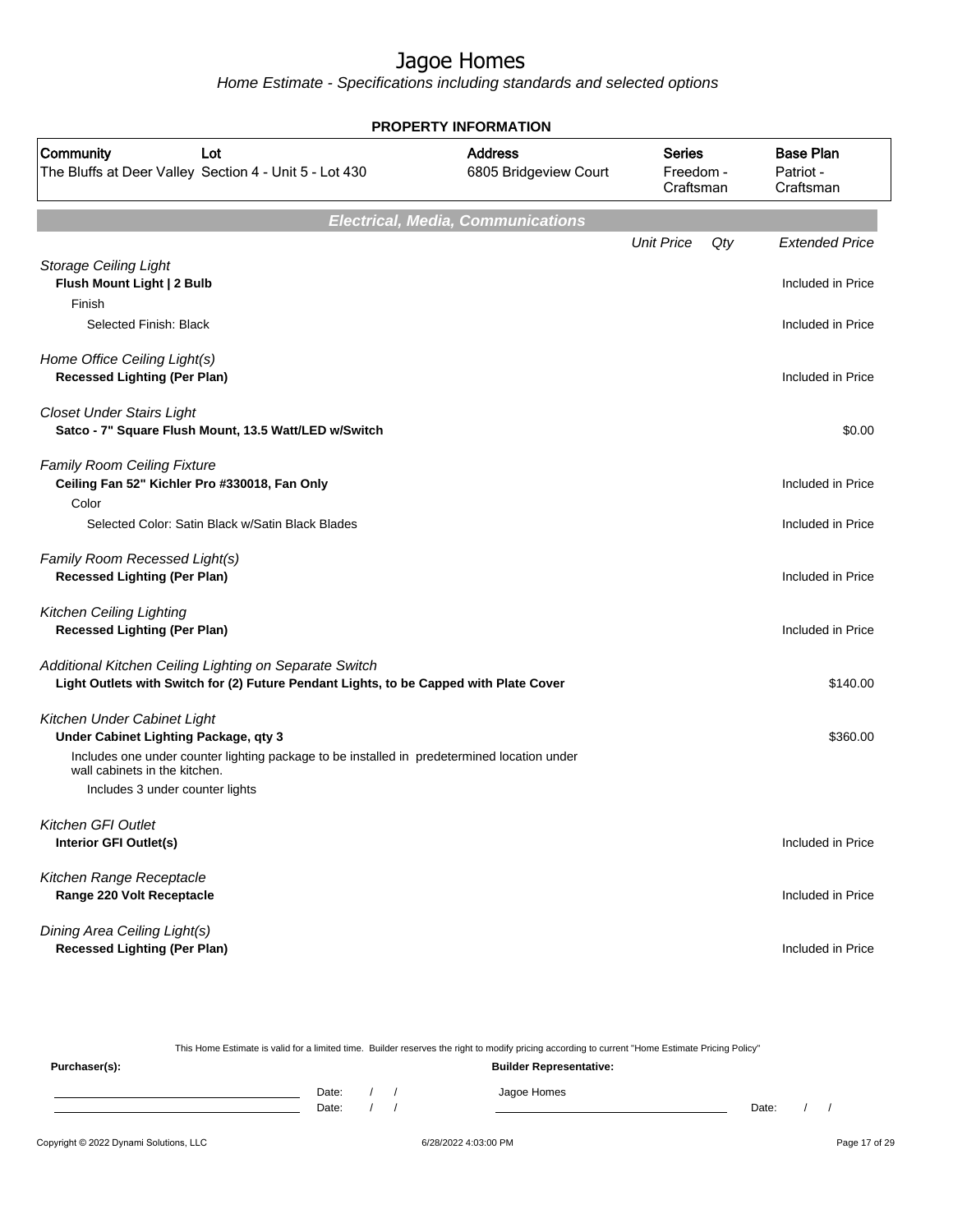Home Estimate - Specifications including standards and selected options

|                                                                                                                                                                                         |                                          | <b>PROPERTY INFORMATION</b>             |     |                                            |  |  |  |  |  |
|-----------------------------------------------------------------------------------------------------------------------------------------------------------------------------------------|------------------------------------------|-----------------------------------------|-----|--------------------------------------------|--|--|--|--|--|
| Community<br>Lot<br>The Bluffs at Deer Valley Section 4 - Unit 5 - Lot 430                                                                                                              | <b>Address</b><br>6805 Bridgeview Court  | <b>Series</b><br>Freedom -<br>Craftsman |     | <b>Base Plan</b><br>Patriot -<br>Craftsman |  |  |  |  |  |
|                                                                                                                                                                                         | <b>Electrical, Media, Communications</b> |                                         |     |                                            |  |  |  |  |  |
|                                                                                                                                                                                         |                                          | <b>Unit Price</b>                       | Qty | <b>Extended Price</b>                      |  |  |  |  |  |
| Powder Room Vanity Light<br>Winslow   3 Light   21.5"   45886                                                                                                                           |                                          |                                         |     | \$190.00                                   |  |  |  |  |  |
| The Winslow vanity light features a classic look with clear seeded glass. Winslow vanity light<br>is perfect in several aesthetic environments, including traditional and transitional. |                                          |                                         |     |                                            |  |  |  |  |  |
| Designer Recommendation: Pair Winslow in Black with Chrome Faucets for a classic but fun<br>mix in finishes.                                                                            |                                          |                                         |     |                                            |  |  |  |  |  |
| Finish                                                                                                                                                                                  |                                          |                                         |     |                                            |  |  |  |  |  |
| Selected Finish: Black BK                                                                                                                                                               |                                          |                                         |     | Included in Price                          |  |  |  |  |  |
| Powder Room Fan or Fan/Light                                                                                                                                                            |                                          |                                         |     |                                            |  |  |  |  |  |
| <b>Bath Exhaust Fan, Fan Only</b>                                                                                                                                                       |                                          |                                         |     | Included in Price                          |  |  |  |  |  |
| Main Level Hall Ceiling Light(s)                                                                                                                                                        |                                          |                                         |     |                                            |  |  |  |  |  |
| Flush Mount Light   2 Bulb                                                                                                                                                              |                                          |                                         |     | Included in Price                          |  |  |  |  |  |
| Finish                                                                                                                                                                                  |                                          |                                         |     |                                            |  |  |  |  |  |
| Selected Finish: Black                                                                                                                                                                  |                                          |                                         |     | Included in Price                          |  |  |  |  |  |
| <b>Laundry Ceiling Light</b>                                                                                                                                                            |                                          |                                         |     |                                            |  |  |  |  |  |
| Flush Mount Light   3 Bulb                                                                                                                                                              |                                          |                                         |     | Included in Price                          |  |  |  |  |  |
| Finish                                                                                                                                                                                  |                                          |                                         |     |                                            |  |  |  |  |  |
| Selected Finish: Black                                                                                                                                                                  |                                          |                                         |     | Included in Price                          |  |  |  |  |  |
| Laundry Dryer Receptacle                                                                                                                                                                |                                          |                                         |     |                                            |  |  |  |  |  |
| Dryer 220 Volt Receptacle                                                                                                                                                               |                                          |                                         |     | Included in Price                          |  |  |  |  |  |
| <b>Pantry Ceiling Light</b>                                                                                                                                                             |                                          |                                         |     |                                            |  |  |  |  |  |
| Flush Mount Light   2 Bulb                                                                                                                                                              |                                          |                                         |     | Included in Price                          |  |  |  |  |  |
| Finish                                                                                                                                                                                  |                                          |                                         |     |                                            |  |  |  |  |  |
| Selected Finish: Black                                                                                                                                                                  |                                          |                                         |     | Included in Price                          |  |  |  |  |  |
| <b>Owner's Suite Ceiling Light</b>                                                                                                                                                      |                                          |                                         |     |                                            |  |  |  |  |  |
| <b>Recessed Lighting (Per Plan)</b>                                                                                                                                                     |                                          |                                         |     | Included in Price                          |  |  |  |  |  |
| <b>Owner's Closet Light(s)</b>                                                                                                                                                          |                                          |                                         |     |                                            |  |  |  |  |  |
| Satco - 9" Square Flush Mount, 18.5 Watt/LED w/Switch                                                                                                                                   |                                          |                                         |     | Included in Price                          |  |  |  |  |  |
|                                                                                                                                                                                         |                                          |                                         |     |                                            |  |  |  |  |  |

This Home Estimate is valid for a limited time. Builder reserves the right to modify pricing according to current "Home Estimate Pricing Policy"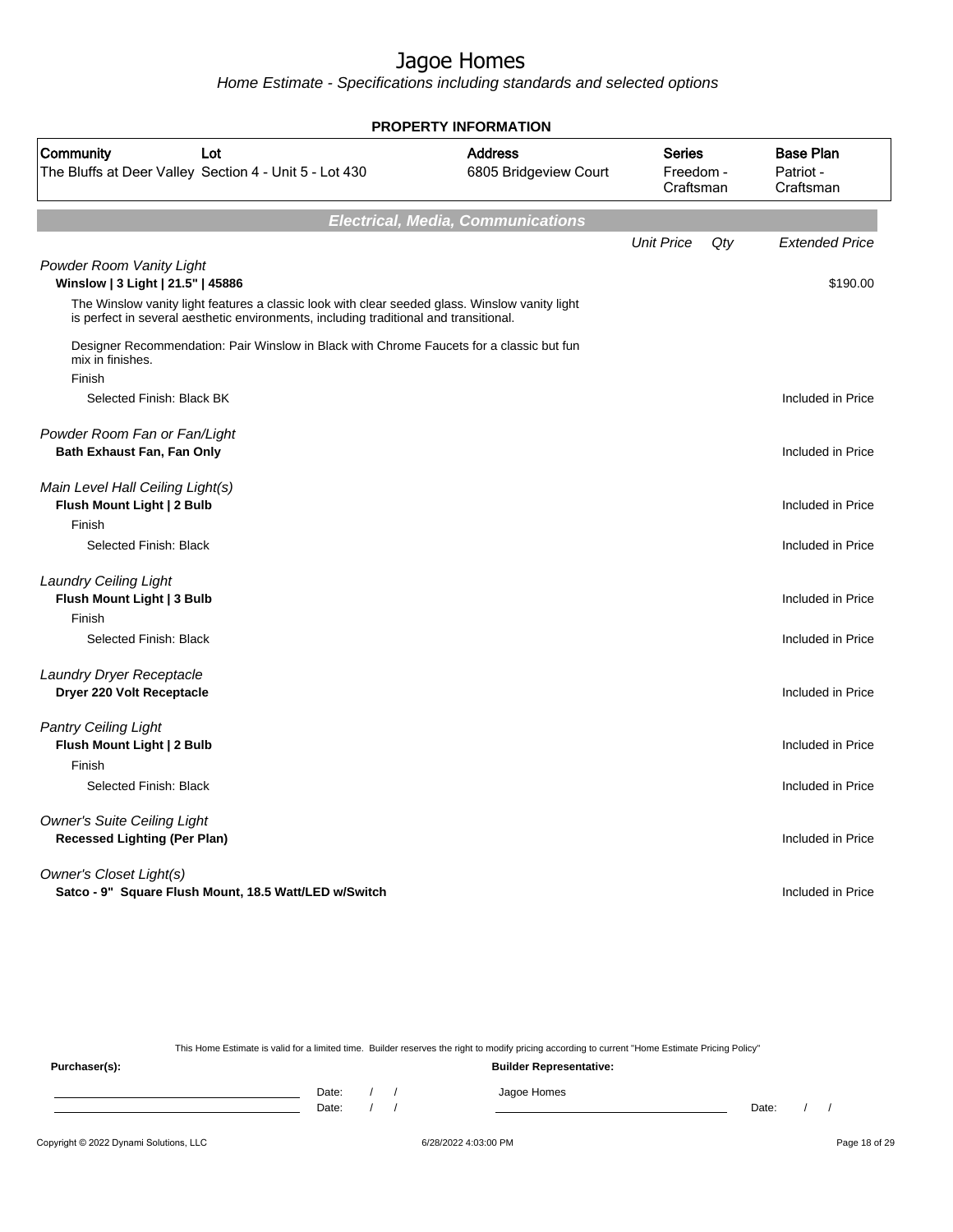|                                                                                                                                                                              |                                          |                                  |     | <b>PROPERTY INFORMATION</b>                |  |  |  |  |  |  |  |
|------------------------------------------------------------------------------------------------------------------------------------------------------------------------------|------------------------------------------|----------------------------------|-----|--------------------------------------------|--|--|--|--|--|--|--|
| Community<br>Lot<br>The Bluffs at Deer Valley Section 4 - Unit 5 - Lot 430                                                                                                   | <b>Address</b><br>6805 Bridgeview Court  | Series<br>Freedom -<br>Craftsman |     | <b>Base Plan</b><br>Patriot -<br>Craftsman |  |  |  |  |  |  |  |
|                                                                                                                                                                              | <b>Electrical, Media, Communications</b> |                                  |     |                                            |  |  |  |  |  |  |  |
|                                                                                                                                                                              |                                          | <b>Unit Price</b>                | Qty | <b>Extended Price</b>                      |  |  |  |  |  |  |  |
| <b>Owner's Bath Vanity Light</b><br>Winslow   4 Lite   30"   45887   Qty 2<br>The Winslow vanity light features a classic look with clear seeded glass. Winslow vanity light |                                          |                                  |     | \$400.00                                   |  |  |  |  |  |  |  |
| is perfect in several aesthetic environments, including traditional and transitional.                                                                                        |                                          |                                  |     |                                            |  |  |  |  |  |  |  |
| Designer Recommendation: Pair Winslow in Black with Chrome Faucets for a classic but fun<br>mix in finishes.<br>Finish                                                       |                                          |                                  |     |                                            |  |  |  |  |  |  |  |
| Selected Finish: Black BK                                                                                                                                                    |                                          |                                  |     | Included in Price                          |  |  |  |  |  |  |  |
| Owner's Bath Additional Tub/Shower Light<br>Additional Tub/Shower Light Fixture w/ Switch                                                                                    |                                          |                                  |     | \$195.00                                   |  |  |  |  |  |  |  |
| Includes one tub/shower special recessed light fixture with switch in choice of bathroom.<br>Technical Specification: Buyer must indicate choice of bath.                    |                                          |                                  |     |                                            |  |  |  |  |  |  |  |
| Owner's Bath Exhaust Fan or Fan/Light<br>Bath Exhaust Fan, Fan Only                                                                                                          |                                          |                                  |     | Included in Price                          |  |  |  |  |  |  |  |
| <b>Owner's Bath GFI Outlet</b><br><b>GFI Interior Outlet(s)</b>                                                                                                              |                                          |                                  |     | Included in Price                          |  |  |  |  |  |  |  |
| <b>Bedroom 2 Ceiling Light</b><br>Flush Mount Light   3 Bulb<br>Finish                                                                                                       |                                          |                                  |     | Included in Price                          |  |  |  |  |  |  |  |
| Selected Finish: Black                                                                                                                                                       |                                          |                                  |     | Included in Price                          |  |  |  |  |  |  |  |
| <b>Bedroom 2 Closet Light</b><br>Flush Mount Light   2 Bulb<br>Finish                                                                                                        |                                          |                                  |     | Included in Price                          |  |  |  |  |  |  |  |
| Selected Finish: Black                                                                                                                                                       |                                          |                                  |     | Included in Price                          |  |  |  |  |  |  |  |
| <b>Bedroom 3 Ceiling Light</b><br>Flush Mount Light   3 Bulb<br>Finish                                                                                                       |                                          |                                  |     | Included in Price                          |  |  |  |  |  |  |  |
| Selected Finish: Black                                                                                                                                                       |                                          |                                  |     | Included in Price                          |  |  |  |  |  |  |  |
| <b>Bedroom 3 Closet Light</b><br>Flush Mount Light   2 Bulb<br>Finish                                                                                                        |                                          |                                  |     | Included in Price                          |  |  |  |  |  |  |  |
| Selected Finish: Black                                                                                                                                                       |                                          |                                  |     | Included in Price                          |  |  |  |  |  |  |  |

|                                        | This Home Estimate is valid for a limited time. Builder reserves the right to modify pricing according to current "Home Estimate Pricing Policy" |  |  |                                |       |  |               |
|----------------------------------------|--------------------------------------------------------------------------------------------------------------------------------------------------|--|--|--------------------------------|-------|--|---------------|
| Purchaser(s):                          |                                                                                                                                                  |  |  | <b>Builder Representative:</b> |       |  |               |
|                                        | Date:<br>Date:                                                                                                                                   |  |  | Jagoe Homes                    | Date: |  |               |
| Copyright © 2022 Dynami Solutions, LLC |                                                                                                                                                  |  |  | 6/28/2022 4:03:00 PM           |       |  | Page 19 of 29 |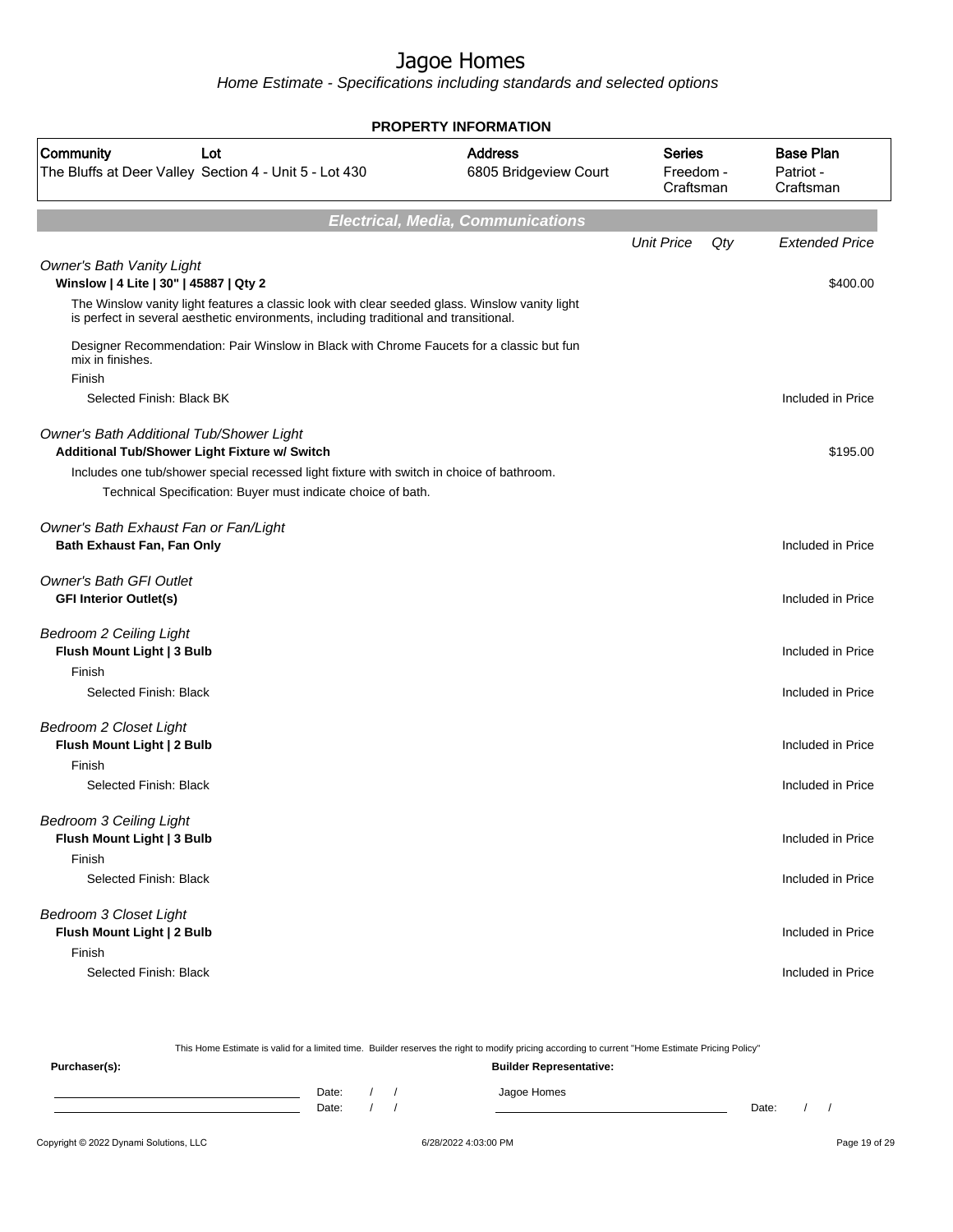Home Estimate - Specifications including standards and selected options

|                                                                                                                                                                                         | <b>PROPERTY INFORMATION</b>              |                                         |     |                                            |
|-----------------------------------------------------------------------------------------------------------------------------------------------------------------------------------------|------------------------------------------|-----------------------------------------|-----|--------------------------------------------|
| Community<br>Lot<br>The Bluffs at Deer Valley Section 4 - Unit 5 - Lot 430                                                                                                              | <b>Address</b><br>6805 Bridgeview Court  | <b>Series</b><br>Freedom -<br>Craftsman |     | <b>Base Plan</b><br>Patriot -<br>Craftsman |
|                                                                                                                                                                                         | <b>Electrical, Media, Communications</b> |                                         |     |                                            |
|                                                                                                                                                                                         |                                          | <b>Unit Price</b>                       | Qty | <b>Extended Price</b>                      |
| Bedroom 4 Ceiling Light(s)<br>Flush Mount Light   3 Bulb<br>Finish                                                                                                                      |                                          |                                         |     | Included in Price                          |
| Selected Finish: Black                                                                                                                                                                  |                                          |                                         |     | Included in Price                          |
| <b>Bedroom 4 Closet Light</b><br>Flush Mount Light   2 Bulb                                                                                                                             |                                          |                                         |     | Included in Price                          |
| Finish                                                                                                                                                                                  |                                          |                                         |     |                                            |
| Selected Finish: Black                                                                                                                                                                  |                                          |                                         |     | Included in Price                          |
| Bath 2 Vanity Light<br>Winslow   4 Lite   30"   45887                                                                                                                                   |                                          |                                         |     | \$200.00                                   |
| The Winslow vanity light features a classic look with clear seeded glass. Winslow vanity light<br>is perfect in several aesthetic environments, including traditional and transitional. |                                          |                                         |     |                                            |
| Designer Recommendation: Pair Winslow in Black with Chrome Faucets for a classic but fun<br>mix in finishes.<br>Finish                                                                  |                                          |                                         |     |                                            |
| Selected Finish: Black BK                                                                                                                                                               |                                          |                                         |     | Included in Price                          |
|                                                                                                                                                                                         |                                          |                                         |     |                                            |
| Bath 2 Additional Tub/Shower Light<br>Additional Tub/Shower Light Fixture w/ Switch                                                                                                     |                                          |                                         |     | \$195.00                                   |
| Includes one tub/shower special recessed light fixture with switch in choice of bathroom.                                                                                               |                                          |                                         |     |                                            |
| Technical Specification: Buyer must indicate choice of bath.                                                                                                                            |                                          |                                         |     |                                            |
| Bath 2 Exhaust Fan or Fan/Light                                                                                                                                                         |                                          |                                         |     |                                            |
| Bath Exhaust Fan, Fan Only                                                                                                                                                              |                                          |                                         |     | Included in Price                          |
| <b>Bath 2 GFI Outlet</b>                                                                                                                                                                |                                          |                                         |     |                                            |
| Interior GFI Outlet(s)                                                                                                                                                                  |                                          |                                         |     | Included in Price                          |
| 2nd Level Hall Ceiling Light(s)                                                                                                                                                         |                                          |                                         |     |                                            |
| Flush Mount Light   2 Bulb                                                                                                                                                              |                                          |                                         |     | Included in Price                          |
| Finish                                                                                                                                                                                  |                                          |                                         |     |                                            |
| Selected Finish: Black                                                                                                                                                                  |                                          |                                         |     | Included in Price                          |
| <b>Stairway Ceiling Lighting</b>                                                                                                                                                        |                                          |                                         |     |                                            |
| <b>Recessed Lighting (Per Plan)</b>                                                                                                                                                     |                                          |                                         |     | Included in Price                          |
| Garage Ceiling Light(s)                                                                                                                                                                 |                                          |                                         |     |                                            |
| Keyless (2)                                                                                                                                                                             |                                          |                                         |     | Included in Price                          |
|                                                                                                                                                                                         |                                          |                                         |     |                                            |

Copyright © 2022 Dynami Solutions, LLC <br>
6/28/2022 4:03:00 PM Page 20 of 29 This Home Estimate is valid for a limited time. Builder reserves the right to modify pricing according to current "Home Estimate Pricing Policy" **Purchaser(s): Builder Representative:** Date: / / Jagoe Homes<br>Date: / / Jagoe Homes Date: / / **Date: / / 2006** Date: / / / Date: / / /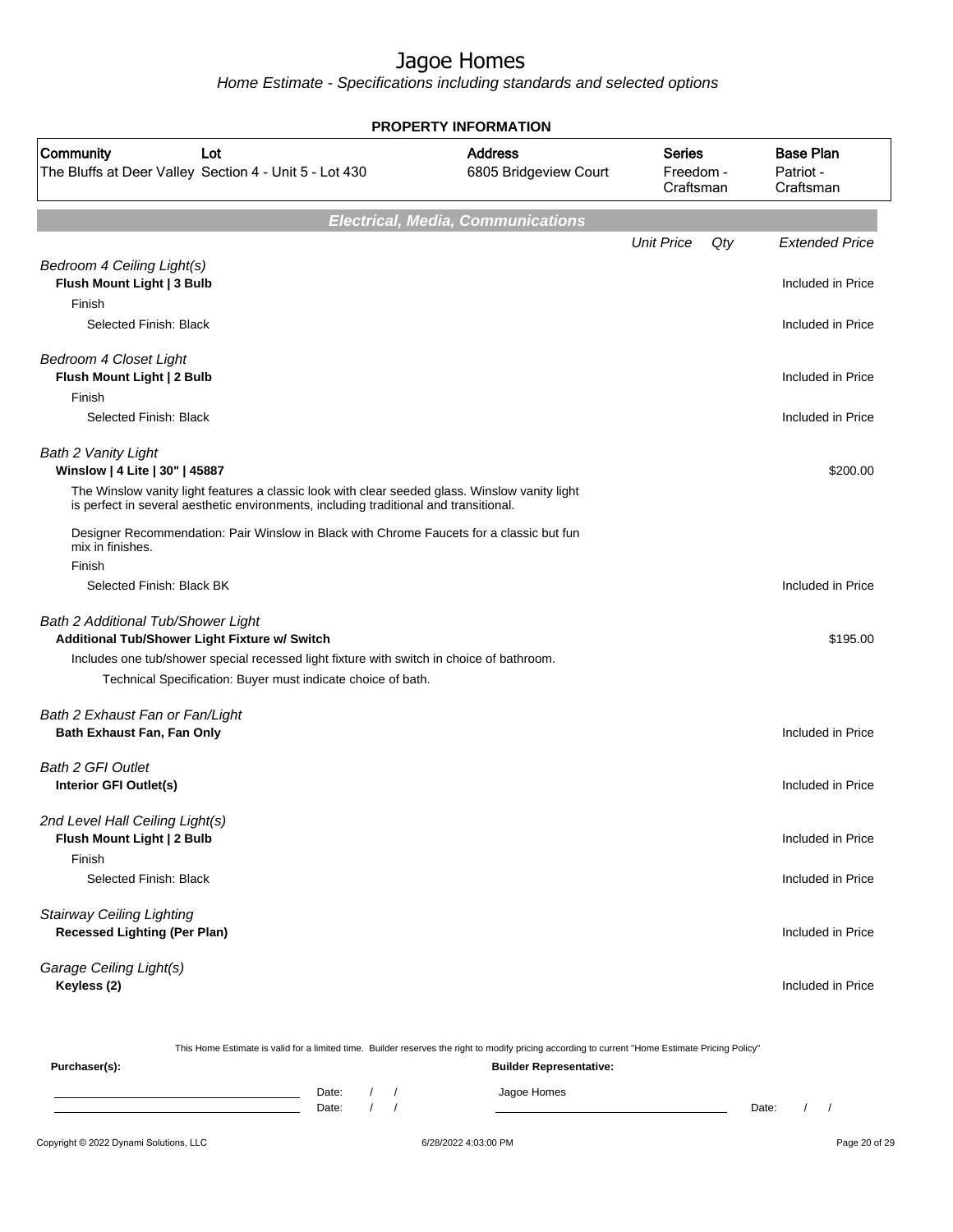Home Estimate - Specifications including standards and selected options

| <b>PROPERTY INFORMATION</b>                                                                                    |                                                                                                                                                                                                                                                                                             |                                          |                                         |     |                                            |  |  |
|----------------------------------------------------------------------------------------------------------------|---------------------------------------------------------------------------------------------------------------------------------------------------------------------------------------------------------------------------------------------------------------------------------------------|------------------------------------------|-----------------------------------------|-----|--------------------------------------------|--|--|
| Community                                                                                                      | Lot<br>The Bluffs at Deer Valley Section 4 - Unit 5 - Lot 430                                                                                                                                                                                                                               | <b>Address</b><br>6805 Bridgeview Court  | <b>Series</b><br>Freedom -<br>Craftsman |     | <b>Base Plan</b><br>Patriot -<br>Craftsman |  |  |
|                                                                                                                |                                                                                                                                                                                                                                                                                             | <b>Electrical, Media, Communications</b> |                                         |     |                                            |  |  |
|                                                                                                                |                                                                                                                                                                                                                                                                                             |                                          | <b>Unit Price</b>                       | Qty | <b>Extended Price</b>                      |  |  |
| Garage Opener<br><b>Garage Door Opener Pre-Wire</b>                                                            |                                                                                                                                                                                                                                                                                             |                                          |                                         |     | Included in Price                          |  |  |
| Garage Exterior Light<br>Coach Light Kichler #49926 BKT Capanna                                                |                                                                                                                                                                                                                                                                                             |                                          |                                         |     | Included in Price                          |  |  |
|                                                                                                                | The 16" 1-light outdoor wall light from the Capanna™ collection features waterfall glass.                                                                                                                                                                                                   |                                          |                                         |     |                                            |  |  |
| Height: 16.00"                                                                                                 | Technical Specification: Width: 10.50"                                                                                                                                                                                                                                                      |                                          |                                         |     |                                            |  |  |
| Finish<br>Selected Finish: Textured Black                                                                      |                                                                                                                                                                                                                                                                                             |                                          |                                         |     | Included in Price                          |  |  |
| <b>Outside Retreat Light</b><br>Exterior Kichler Light #49924 Capanna                                          |                                                                                                                                                                                                                                                                                             |                                          |                                         |     | Included in Price                          |  |  |
| transitional or arts & crafts architecture.                                                                    | The 10.25" 1-light outdoor wall light from the Capanna(TM) collection gives the classic<br>lantern light a linear update. A textured black finish and squared edges, including a capstone<br>finial, combine with artful waterfall glass to create a style that works on homes with modern, |                                          |                                         |     |                                            |  |  |
| 6.50W X 10.25H                                                                                                 |                                                                                                                                                                                                                                                                                             |                                          |                                         |     |                                            |  |  |
| Finish<br>Selected Finish: Black Textured                                                                      |                                                                                                                                                                                                                                                                                             |                                          |                                         |     | Included in Price                          |  |  |
| <b>Bonus Room 1 Ceiling Light</b>                                                                              | Ceiling Fan 52" Kichler Pro Select #330017, w/Bowl LED Light                                                                                                                                                                                                                                |                                          |                                         |     | \$320.00                                   |  |  |
| Color                                                                                                          |                                                                                                                                                                                                                                                                                             |                                          |                                         |     |                                            |  |  |
|                                                                                                                | Selected Color: Satin Black w/Satin Black Blades                                                                                                                                                                                                                                            |                                          |                                         |     | Included in Price                          |  |  |
| <b>Attic Light</b><br><b>Attic Lights Keyless</b>                                                              |                                                                                                                                                                                                                                                                                             |                                          |                                         |     | Included in Price                          |  |  |
| <b>Front Door Doorbell Button</b><br><b>Doorbell Button at Front Door</b>                                      |                                                                                                                                                                                                                                                                                             |                                          |                                         |     | Included in Price                          |  |  |
| <b>Front Door Door Chime</b><br><b>Door Chime</b>                                                              |                                                                                                                                                                                                                                                                                             |                                          |                                         |     | Included in Price                          |  |  |
| <b>Entire Home - Electrical Outlets and Switches</b><br>Electrical Outlets & Switches per Plan & Code<br>Color |                                                                                                                                                                                                                                                                                             |                                          |                                         |     | Included in Price                          |  |  |
| Selected Color: White                                                                                          |                                                                                                                                                                                                                                                                                             |                                          |                                         |     | Included in Price                          |  |  |

This Home Estimate is valid for a limited time. Builder reserves the right to modify pricing according to current "Home Estimate Pricing Policy" **Purchaser(s): Builder Representative:** Date: / / Jagoe Homes<br>Date: / / Jagoe Homes Date: / / **Date: / / 2006** Date: / / / Date: / / /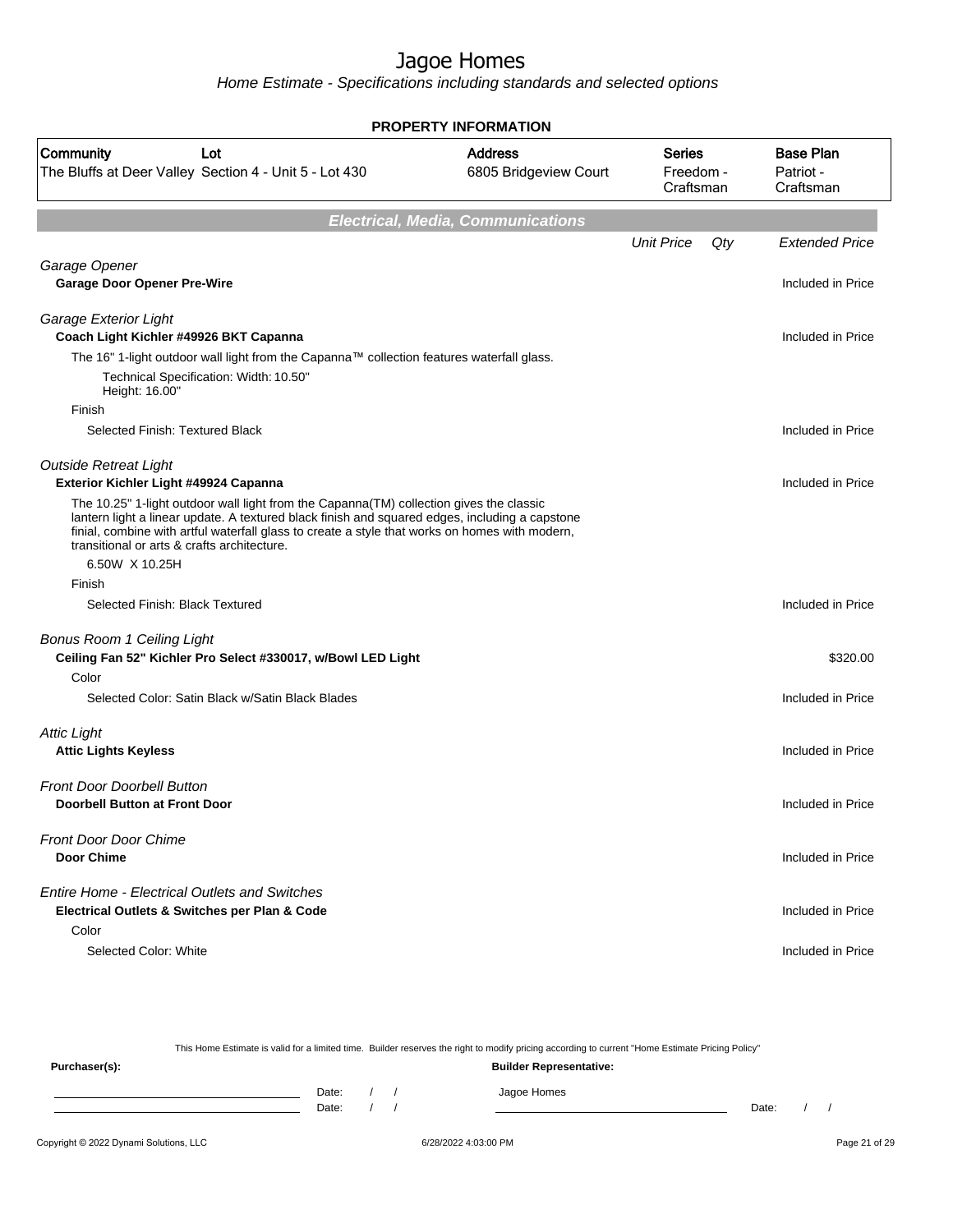|                                                                                                                                                                                                                                                       | <b>PROPERTY INFORMATION</b>              |                                         |          |                                                      |
|-------------------------------------------------------------------------------------------------------------------------------------------------------------------------------------------------------------------------------------------------------|------------------------------------------|-----------------------------------------|----------|------------------------------------------------------|
| Community<br>Lot<br>The Bluffs at Deer Valley Section 4 - Unit 5 - Lot 430                                                                                                                                                                            | <b>Address</b><br>6805 Bridgeview Court  | <b>Series</b><br>Freedom -<br>Craftsman |          | <b>Base Plan</b><br>Patriot -<br>Craftsman           |
|                                                                                                                                                                                                                                                       | <b>Electrical, Media, Communications</b> |                                         |          |                                                      |
| Entire Home - Cable TV/Phone Outlets (Qty 6 Total)<br><b>Cable TV Outlets, RG6 wire</b><br><b>Telephone Interior Jacks</b>                                                                                                                            |                                          | <b>Unit Price</b>                       | Qty<br>4 | <b>Extended Price</b><br>Included in Price<br>\$0.00 |
| Entire Home - Additional Cable TV Outlet<br><b>Additional Cable TV Outlet</b><br>Includes one additional cable television outlet to be installed in choice of location.                                                                               |                                          | \$80.00                                 | 3        | \$240.00                                             |
| Entire Home - Braced and Wired for Future Ceiling Fan at Existing Ceiling Light<br>Light Location Braced and Wired for Future Ceiling Fan<br>Includes addition of bracing and box for ceiling fan addition with a switch<br>Comments: Bedroom 2, 3, 4 |                                          | \$115.00                                | 3        | \$345.00                                             |
| Entire Home - Braced and Wired for Future Ceiling Fan with Switch<br>Light Outlet with 2 Switches, Capped with Plate Cover, Braced & Wired for Future Ceiling<br>Fan<br><b>Comments: Owner's</b>                                                      |                                          |                                         |          | \$200.00                                             |
| <b>Entire Home Electrical Service</b><br><b>Electrical Service 200 AMP</b><br>Includes 200 AMP electric service upgrade for the entire house.                                                                                                         |                                          |                                         |          | Included in Price                                    |
| <b>Exterior Electrical Service</b><br><b>Electrical Service Underground</b>                                                                                                                                                                           |                                          |                                         |          | Included in Price                                    |
| <b>Smoke Detectors</b><br>Smoke Detectors, per plan                                                                                                                                                                                                   |                                          |                                         |          | Included in Price                                    |
| <b>Carbon Monoxide Detectors</b><br>Carbon Monoxide Detectors, per plan                                                                                                                                                                               |                                          |                                         |          | Included in Price                                    |
|                                                                                                                                                                                                                                                       | <b>HVAC</b>                              |                                         |          |                                                      |
|                                                                                                                                                                                                                                                       |                                          | <b>Unit Price</b>                       | Qty      | <b>Extended Price</b>                                |
| <b>Entire Home Air Conditioner</b><br>14 Seer Air Conditioning System<br>Up to 14 Seer Air Conditioning System                                                                                                                                        |                                          |                                         |          | Included in Price                                    |
| <b>Entire Home Furnace</b><br>92% Plus High Efficiency Gas Home Furnace<br>Includes 92% plus high efficiency gas home furnace<br>Builder makes no guarantee with respect to heating and cooling cost                                                  |                                          |                                         |          | Included in Price                                    |
| This Home Estimate is valid for a limited time. Builder reserves the right to modify pricing according to current "Home Estimate Pricing Policy"                                                                                                      |                                          |                                         |          |                                                      |
| Purchaser(s):                                                                                                                                                                                                                                         | <b>Builder Representative:</b>           |                                         |          |                                                      |
| Date:<br>$\prime$<br>$\sqrt{ }$<br>Date:<br>the control of the control of the control of the control of the control of                                                                                                                                | Jagoe Homes                              |                                         |          | $\prime$<br>$\overline{\phantom{a}}$<br>Date:        |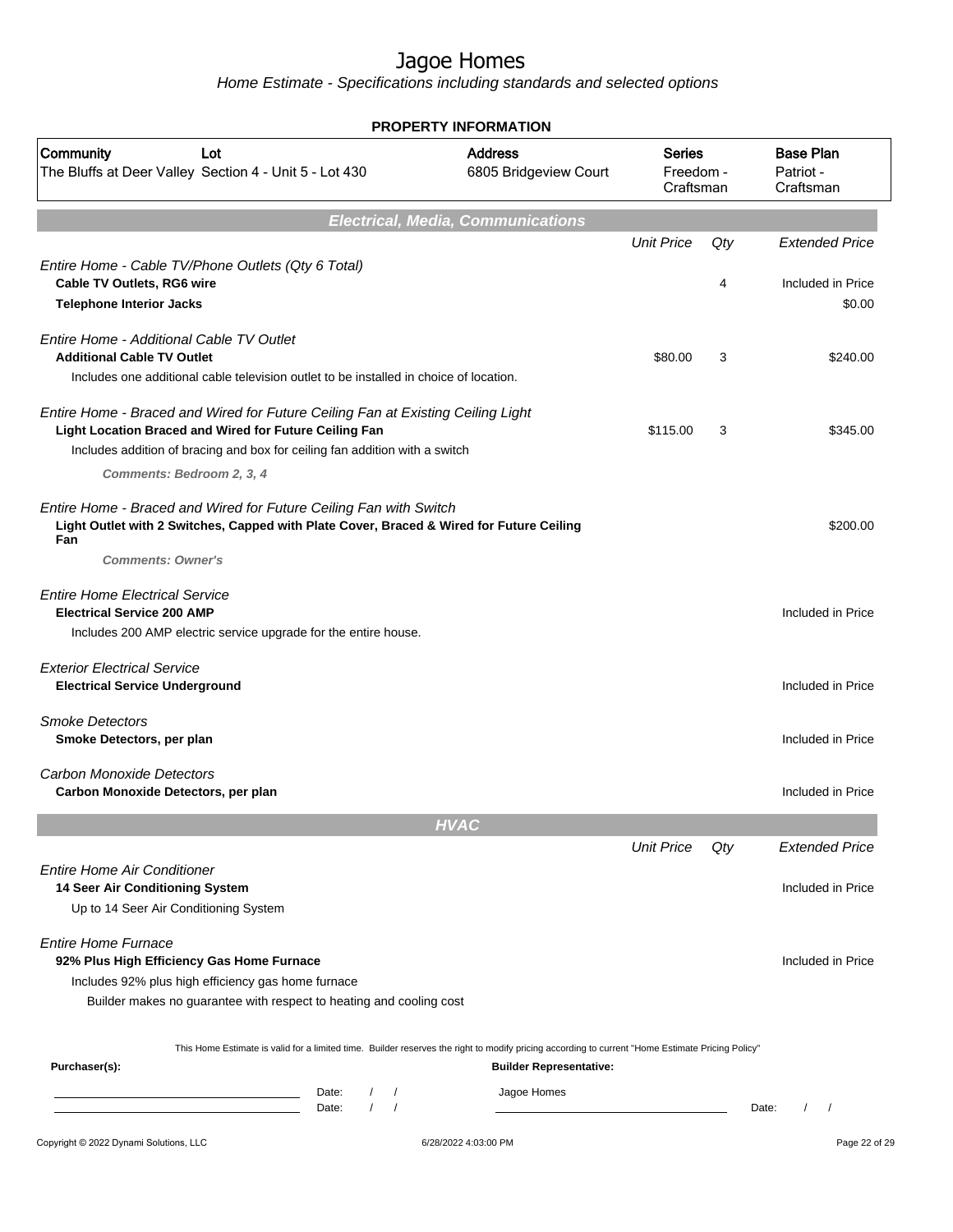|                                                                                                                                                                                                                        | PROPERTY INFORMATION                    |                                         |     |                                            |
|------------------------------------------------------------------------------------------------------------------------------------------------------------------------------------------------------------------------|-----------------------------------------|-----------------------------------------|-----|--------------------------------------------|
| Community<br>Lot<br>The Bluffs at Deer Valley Section 4 - Unit 5 - Lot 430                                                                                                                                             | <b>Address</b><br>6805 Bridgeview Court | <b>Series</b><br>Freedom -<br>Craftsman |     | <b>Base Plan</b><br>Patriot -<br>Craftsman |
|                                                                                                                                                                                                                        | <b>HVAC</b>                             |                                         |     |                                            |
|                                                                                                                                                                                                                        |                                         | <b>Unit Price</b>                       | Qty | <b>Extended Price</b>                      |
| <b>Entire Home Furnace Filter</b><br>Aprilaire Model 2000 Series Air Filter                                                                                                                                            |                                         |                                         |     | Included in Price                          |
| <b>Entire Home Thermostat</b><br><b>Programmable Thermostat</b>                                                                                                                                                        |                                         |                                         |     | Included in Price                          |
| <b>Indoor Air Quality</b><br>Honeywell Fresh Air Ventilation System                                                                                                                                                    |                                         |                                         |     | Included in Price                          |
| <b>Entire Home Duct System</b><br><b>Flexible Duct</b>                                                                                                                                                                 |                                         |                                         |     | Included in Price                          |
| Entire Home Return Air<br><b>Multiple Return Air Vents</b><br>One Return per Bedroom & One Central Return                                                                                                              |                                         |                                         |     | Included in Price                          |
| <b>Laundry Dryer Vent</b><br><b>Dryer Vent Vented to Outside</b>                                                                                                                                                       |                                         |                                         |     | Included in Price                          |
|                                                                                                                                                                                                                        | <b>Floor Coverings</b>                  |                                         |     |                                            |
|                                                                                                                                                                                                                        |                                         | <b>Unit Price</b>                       | Qty | <b>Extended Price</b>                      |
| <b>Entire Home Carpet Selection</b><br>Mohawk Carpet   Top Card II                                                                                                                                                     |                                         |                                         |     | Included in Price                          |
| Our Proven Performer, Top Card II, offers colorfast and consistent solution dyed Everstrand<br>polyester fiber with a 15 yr Manufacturer Warranty.<br>Color                                                            |                                         |                                         |     |                                            |
| Selected Color: 942 Elephant                                                                                                                                                                                           |                                         |                                         |     | Included in Price                          |
| <b>Entire Home Carpet Pad</b><br>6# Carpet Pad                                                                                                                                                                         |                                         |                                         |     | Included in Price                          |
| <b>Front Entry Flooring</b><br>Luxury Vinyl Plank   Mohawk Arrington<br>Mohawk's Arrington offers a water-resistant construction, comfort underfoot, and high<br>resistance to dents and scratches in a hardwood look. |                                         |                                         |     | Included in Price                          |
| Color<br>Selected Color: Chateau Brown AP846                                                                                                                                                                           |                                         |                                         |     | Included in Price                          |
| <b>Direction</b>                                                                                                                                                                                                       |                                         |                                         |     |                                            |
| Selected Direction: Front to Back                                                                                                                                                                                      |                                         |                                         |     | Included in Price                          |
|                                                                                                                                                                                                                        |                                         |                                         |     |                                            |

| This Home Estimate is valid for a limited time. Builder reserves the right to modify pricing according to current "Home Estimate Pricing Policy" |  |                                |  |  |             |       |  |  |
|--------------------------------------------------------------------------------------------------------------------------------------------------|--|--------------------------------|--|--|-------------|-------|--|--|
| Purchaser(s):                                                                                                                                    |  | <b>Builder Representative:</b> |  |  |             |       |  |  |
|                                                                                                                                                  |  | Date:                          |  |  | Jagoe Homes |       |  |  |
|                                                                                                                                                  |  | Date:                          |  |  |             | Date: |  |  |
|                                                                                                                                                  |  |                                |  |  |             |       |  |  |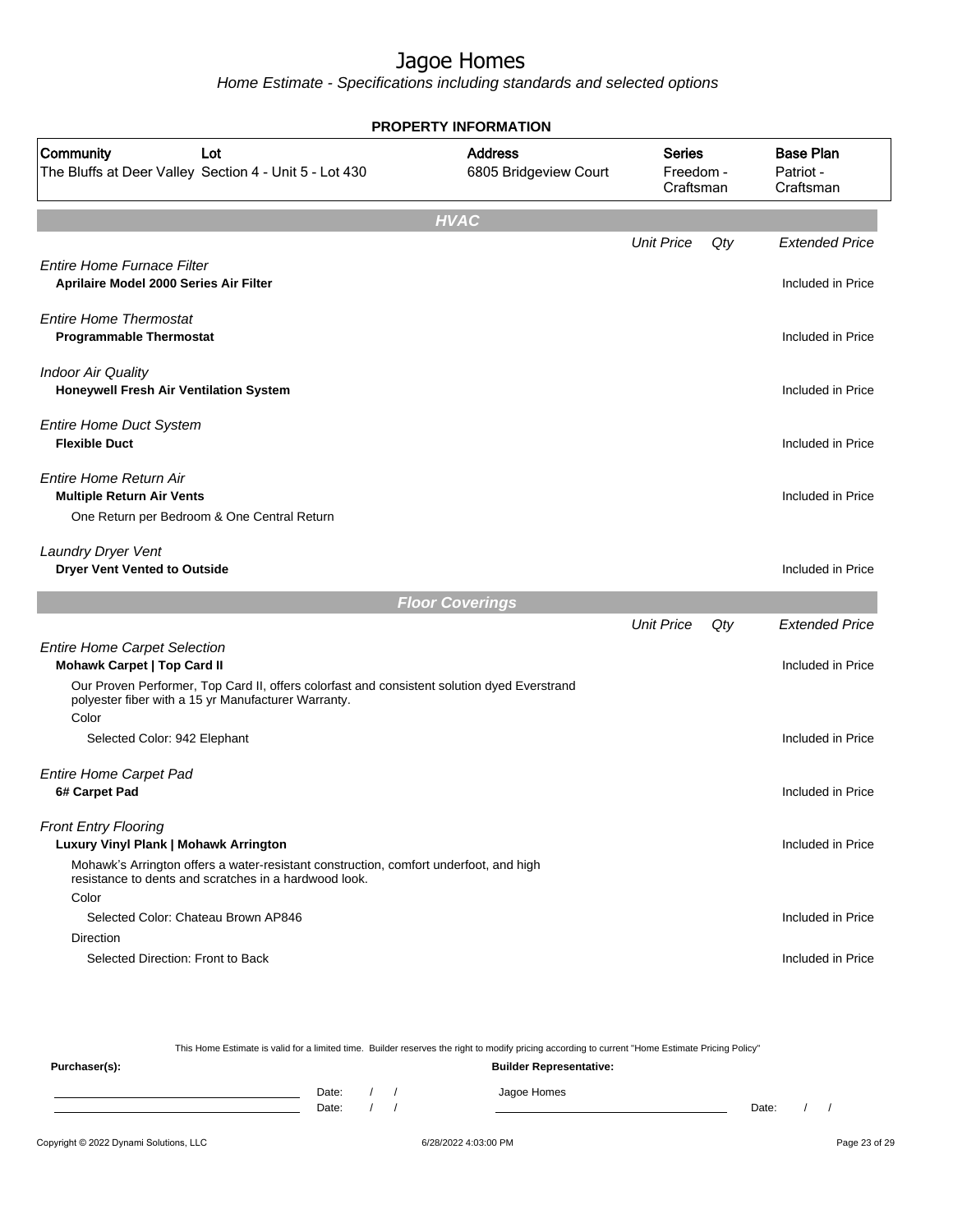Home Estimate - Specifications including standards and selected options

| <b>PROPERTY INFORMATION</b>                                                                                                                    |                                         |                                         |     |                                            |  |  |
|------------------------------------------------------------------------------------------------------------------------------------------------|-----------------------------------------|-----------------------------------------|-----|--------------------------------------------|--|--|
| Community<br>Lot<br>The Bluffs at Deer Valley Section 4 - Unit 5 - Lot 430                                                                     | <b>Address</b><br>6805 Bridgeview Court | <b>Series</b><br>Freedom -<br>Craftsman |     | <b>Base Plan</b><br>Patriot -<br>Craftsman |  |  |
|                                                                                                                                                | <b>Floor Coverings</b>                  |                                         |     |                                            |  |  |
|                                                                                                                                                |                                         | <b>Unit Price</b>                       | Qty | <b>Extended Price</b>                      |  |  |
| Home Office Flooring<br>Luxury Vinyl Plank   Mohawk Arrington                                                                                  |                                         |                                         |     | \$470.00                                   |  |  |
| Mohawk's Arrington offers a water-resistant construction, comfort underfoot, and high<br>resistance to dents and scratches in a hardwood look. |                                         |                                         |     |                                            |  |  |
| Color                                                                                                                                          |                                         |                                         |     |                                            |  |  |
| Selected Color: Chateau Brown AP846                                                                                                            |                                         |                                         |     | Included in Price                          |  |  |
| Direction                                                                                                                                      |                                         |                                         |     |                                            |  |  |
| Selected Direction: Front to Back                                                                                                              |                                         |                                         |     | Included in Price                          |  |  |
| <b>Family Room</b>                                                                                                                             |                                         |                                         |     |                                            |  |  |
| Luxury Vinyl Plank   Mohawk Arrington                                                                                                          |                                         |                                         |     | \$1,370.00                                 |  |  |
| Mohawk's Arrington offers a water-resistant construction, comfort underfoot, and high<br>resistance to dents and scratches in a hardwood look. |                                         |                                         |     |                                            |  |  |
| Color                                                                                                                                          |                                         |                                         |     |                                            |  |  |
| Selected Color: Chateau Brown AP846                                                                                                            |                                         |                                         |     | Included in Price                          |  |  |
| Direction                                                                                                                                      |                                         |                                         |     |                                            |  |  |
| Selected Direction: Front to Back                                                                                                              |                                         |                                         |     | Included in Price                          |  |  |
| <b>Owner's Bath Flooring</b>                                                                                                                   |                                         |                                         |     |                                            |  |  |
| Luxury Vinyl Plank   Mohawk Arrington                                                                                                          |                                         |                                         |     | Included in Price                          |  |  |
| Mohawk's Arrington offers a water-resistant construction, comfort underfoot, and high<br>resistance to dents and scratches in a hardwood look. |                                         |                                         |     |                                            |  |  |
| Color                                                                                                                                          |                                         |                                         |     |                                            |  |  |
| Selected Color: Chateau Brown AP846                                                                                                            |                                         |                                         |     | Included in Price                          |  |  |
| <b>Direction</b>                                                                                                                               |                                         |                                         |     |                                            |  |  |
| Selected Direction: Front to Back                                                                                                              |                                         |                                         |     | Included in Price                          |  |  |
| Kitchen/Dining Area/Pantry Flooring                                                                                                            |                                         |                                         |     |                                            |  |  |
| Luxury Vinyl Plank   Mohawk Arrington                                                                                                          |                                         |                                         |     | Included in Price                          |  |  |
| Mohawk's Arrington offers a water-resistant construction, comfort underfoot, and high<br>resistance to dents and scratches in a hardwood look. |                                         |                                         |     |                                            |  |  |
| Color                                                                                                                                          |                                         |                                         |     |                                            |  |  |
| Selected Color: Chateau Brown AP846                                                                                                            |                                         |                                         |     | Included in Price                          |  |  |
| <b>Direction</b>                                                                                                                               |                                         |                                         |     |                                            |  |  |
| Selected Direction: Front to Back                                                                                                              |                                         |                                         |     | Included in Price                          |  |  |
|                                                                                                                                                |                                         |                                         |     |                                            |  |  |

This Home Estimate is valid for a limited time. Builder reserves the right to modify pricing according to current "Home Estimate Pricing Policy"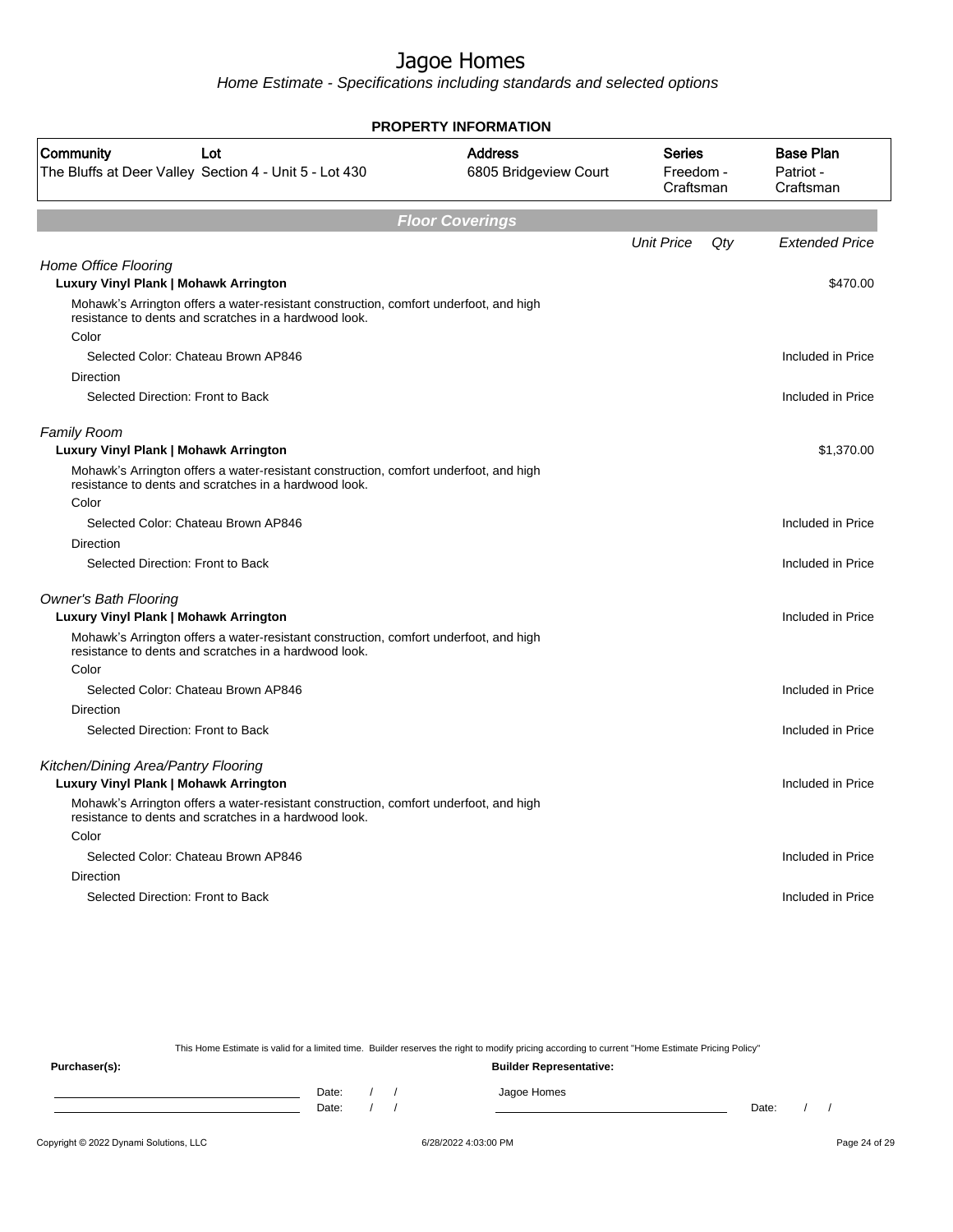Home Estimate - Specifications including standards and selected options

|                                                                                                                                                | <b>PROPERTY INFORMATION</b>             |                                         |     |                                            |
|------------------------------------------------------------------------------------------------------------------------------------------------|-----------------------------------------|-----------------------------------------|-----|--------------------------------------------|
| Community<br>Lot<br>The Bluffs at Deer Valley Section 4 - Unit 5 - Lot 430                                                                     | <b>Address</b><br>6805 Bridgeview Court | <b>Series</b><br>Freedom -<br>Craftsman |     | <b>Base Plan</b><br>Patriot -<br>Craftsman |
|                                                                                                                                                | <b>Floor Coverings</b>                  |                                         |     |                                            |
|                                                                                                                                                |                                         | <b>Unit Price</b>                       | Qty | <b>Extended Price</b>                      |
| <b>Bath 2 Flooring</b>                                                                                                                         |                                         |                                         |     |                                            |
| Luxury Vinyl Plank   Mohawk Arrington                                                                                                          |                                         |                                         |     | Included in Price                          |
| Mohawk's Arrington offers a water-resistant construction, comfort underfoot, and high<br>resistance to dents and scratches in a hardwood look. |                                         |                                         |     |                                            |
| Color                                                                                                                                          |                                         |                                         |     |                                            |
| Selected Color: Chateau Brown AP846                                                                                                            |                                         |                                         |     | Included in Price                          |
| Direction                                                                                                                                      |                                         |                                         |     |                                            |
| Selected Direction: Front to Back                                                                                                              |                                         |                                         |     | Included in Price                          |
| <b>Powder Room Flooring</b><br>Luxury Vinyl Plank   Mohawk Arrington                                                                           |                                         |                                         |     | Included in Price                          |
| Mohawk's Arrington offers a water-resistant construction, comfort underfoot, and high<br>resistance to dents and scratches in a hardwood look. |                                         |                                         |     |                                            |
| Color                                                                                                                                          |                                         |                                         |     |                                            |
| Selected Color: Chateau Brown AP846                                                                                                            |                                         |                                         |     | Included in Price                          |
| Direction                                                                                                                                      |                                         |                                         |     |                                            |
| Selected Direction: Front to Back                                                                                                              |                                         |                                         |     | Included in Price                          |
| Laundry Flooring                                                                                                                               |                                         |                                         |     |                                            |
| Luxury Vinyl Plank   Mohawk Arrington                                                                                                          |                                         |                                         |     | Included in Price                          |
| Mohawk's Arrington offers a water-resistant construction, comfort underfoot, and high<br>resistance to dents and scratches in a hardwood look. |                                         |                                         |     |                                            |
| Color                                                                                                                                          |                                         |                                         |     |                                            |
| Selected Color: Chateau Brown AP846                                                                                                            |                                         |                                         |     | Included in Price                          |
| <b>Direction</b>                                                                                                                               |                                         |                                         |     |                                            |
| Selected Direction: Front to Back                                                                                                              |                                         |                                         |     | Included in Price                          |
| Storage Area Flooring                                                                                                                          |                                         |                                         |     |                                            |
| Luxury Vinyl Plank   Mohawk Arrington                                                                                                          |                                         |                                         |     | \$215.00                                   |
| Mohawk's Arrington offers a water-resistant construction, comfort underfoot, and high<br>resistance to dents and scratches in a hardwood look. |                                         |                                         |     |                                            |
| Color                                                                                                                                          |                                         |                                         |     |                                            |
| Selected Color: Chateau Brown AP846                                                                                                            |                                         |                                         |     | Included in Price                          |
| <b>Direction</b>                                                                                                                               |                                         |                                         |     |                                            |
| Selected Direction: Front to Back                                                                                                              |                                         |                                         |     | Included in Price                          |
|                                                                                                                                                |                                         |                                         |     |                                            |

This Home Estimate is valid for a limited time. Builder reserves the right to modify pricing according to current "Home Estimate Pricing Policy"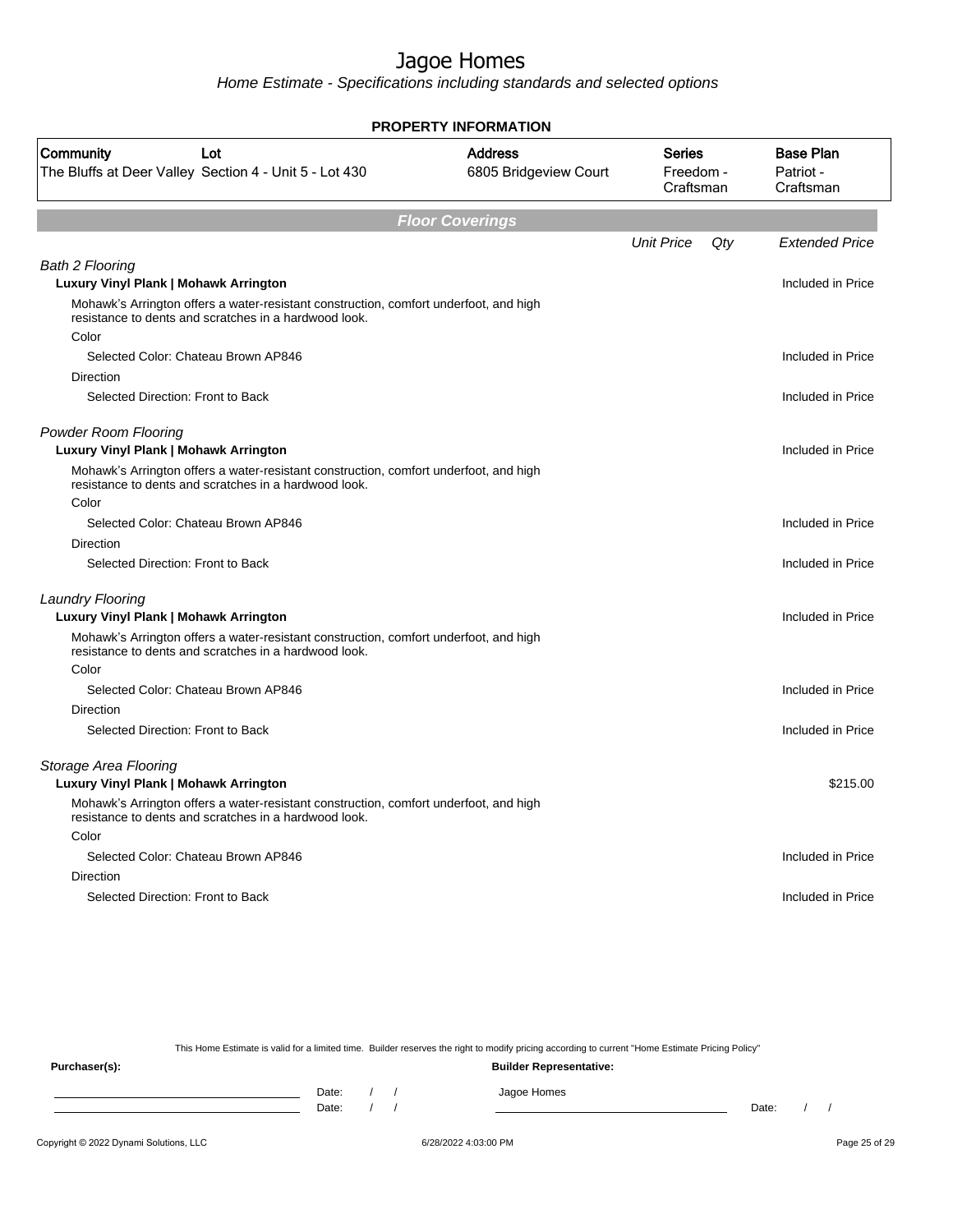Home Estimate - Specifications including standards and selected options

| PROPERTY INFORMATION                                                                                                        |                                         |                                  |     |                                            |  |  |  |
|-----------------------------------------------------------------------------------------------------------------------------|-----------------------------------------|----------------------------------|-----|--------------------------------------------|--|--|--|
| Community<br>Lot<br>The Bluffs at Deer Valley Section 4 - Unit 5 - Lot 430                                                  | <b>Address</b><br>6805 Bridgeview Court | Series<br>Freedom -<br>Craftsman |     | <b>Base Plan</b><br>Patriot -<br>Craftsman |  |  |  |
|                                                                                                                             | <b>Shelving</b>                         |                                  |     |                                            |  |  |  |
|                                                                                                                             |                                         | <b>Unit Price</b>                | Qty | <b>Extended Price</b>                      |  |  |  |
| <b>Owner's Closet Shelf &amp; Rod</b><br>Closet Shelf 12" Shelf & Rod - 2 Runs Width of Closet - Supported 2'0" O.C. Vented |                                         |                                  |     | Included in Price                          |  |  |  |
| Long Garment Hanging                                                                                                        |                                         |                                  |     |                                            |  |  |  |
| Selected Long Garment Hanging: None                                                                                         |                                         |                                  |     | Included in Price                          |  |  |  |
| Standard Hanging                                                                                                            |                                         |                                  |     |                                            |  |  |  |
| Selected Standard Hanging: Standard Hanging (42" & 84")                                                                     |                                         |                                  |     | Included in Price                          |  |  |  |
| Bedroom 2 Closet Shelf & Rod                                                                                                |                                         |                                  |     |                                            |  |  |  |
| Closet Shelf 12" Shelf & Rod - 2 Runs Width of Closet - Supported 2'0" O.C. Vented                                          |                                         |                                  |     | Included in Price                          |  |  |  |
| Long Garment Hanging                                                                                                        |                                         |                                  |     |                                            |  |  |  |
| Selected Long Garment Hanging: None                                                                                         |                                         |                                  |     | Included in Price                          |  |  |  |
| Standard Hanging<br>Selected Standard Hanging: Standard Hanging (42" & 84")                                                 |                                         |                                  |     | Included in Price                          |  |  |  |
|                                                                                                                             |                                         |                                  |     |                                            |  |  |  |
| Bedroom 3 Closet Shelf & Rod<br>Closet Shelf 12" Shelf & Rod - 2 Runs Width of Closet - Supported 2'0" O.C. Vented          |                                         |                                  |     | Included in Price                          |  |  |  |
| Long Garment Hanging                                                                                                        |                                         |                                  |     |                                            |  |  |  |
| Selected Long Garment Hanging: None                                                                                         |                                         |                                  |     | Included in Price                          |  |  |  |
| Standard Hanging                                                                                                            |                                         |                                  |     |                                            |  |  |  |
| Selected Standard Hanging: Standard Hanging (42" & 84")                                                                     |                                         |                                  |     | Included in Price                          |  |  |  |
| Bedroom 4 Closet Shelf & Rod                                                                                                |                                         |                                  |     |                                            |  |  |  |
| Closet Shelf 12" Shelf & Rod - 2 Runs Width of Closet - Supported 2'0" O.C. Vented                                          |                                         |                                  |     | Included in Price                          |  |  |  |
| Long Garment Hanging                                                                                                        |                                         |                                  |     |                                            |  |  |  |
| Selected Long Garment Hanging: None                                                                                         |                                         |                                  |     | Included in Price                          |  |  |  |
| Standard Hanging                                                                                                            |                                         |                                  |     |                                            |  |  |  |
| Selected Standard Hanging: Standard Hanging (42" & 84")                                                                     |                                         |                                  |     | Included in Price                          |  |  |  |
| <b>Entire Home Storage Shelf</b>                                                                                            |                                         |                                  |     |                                            |  |  |  |
| Storage Shelf 12" and 16" deep- Vented (per plan)                                                                           |                                         |                                  |     | Included in Price                          |  |  |  |
|                                                                                                                             |                                         |                                  |     |                                            |  |  |  |
|                                                                                                                             | <b>Foundations</b>                      |                                  |     |                                            |  |  |  |
|                                                                                                                             |                                         | <b>Unit Price</b>                | Qty | <b>Extended Price</b>                      |  |  |  |
| <b>Entire Home Footing Size</b>                                                                                             |                                         |                                  |     |                                            |  |  |  |
| 19" Wide x 8" Deep, 3000 psi,                                                                                               |                                         |                                  |     | Included in Price                          |  |  |  |
|                                                                                                                             |                                         |                                  |     |                                            |  |  |  |

This Home Estimate is valid for a limited time. Builder reserves the right to modify pricing according to current "Home Estimate Pricing Policy" **Purchaser(s): Builder Representative:** Date: / / Jagoe Homes<br>Date: / / Jagoe Homes Date: / / **Date: / / 2006** Date: / / / Date: / / /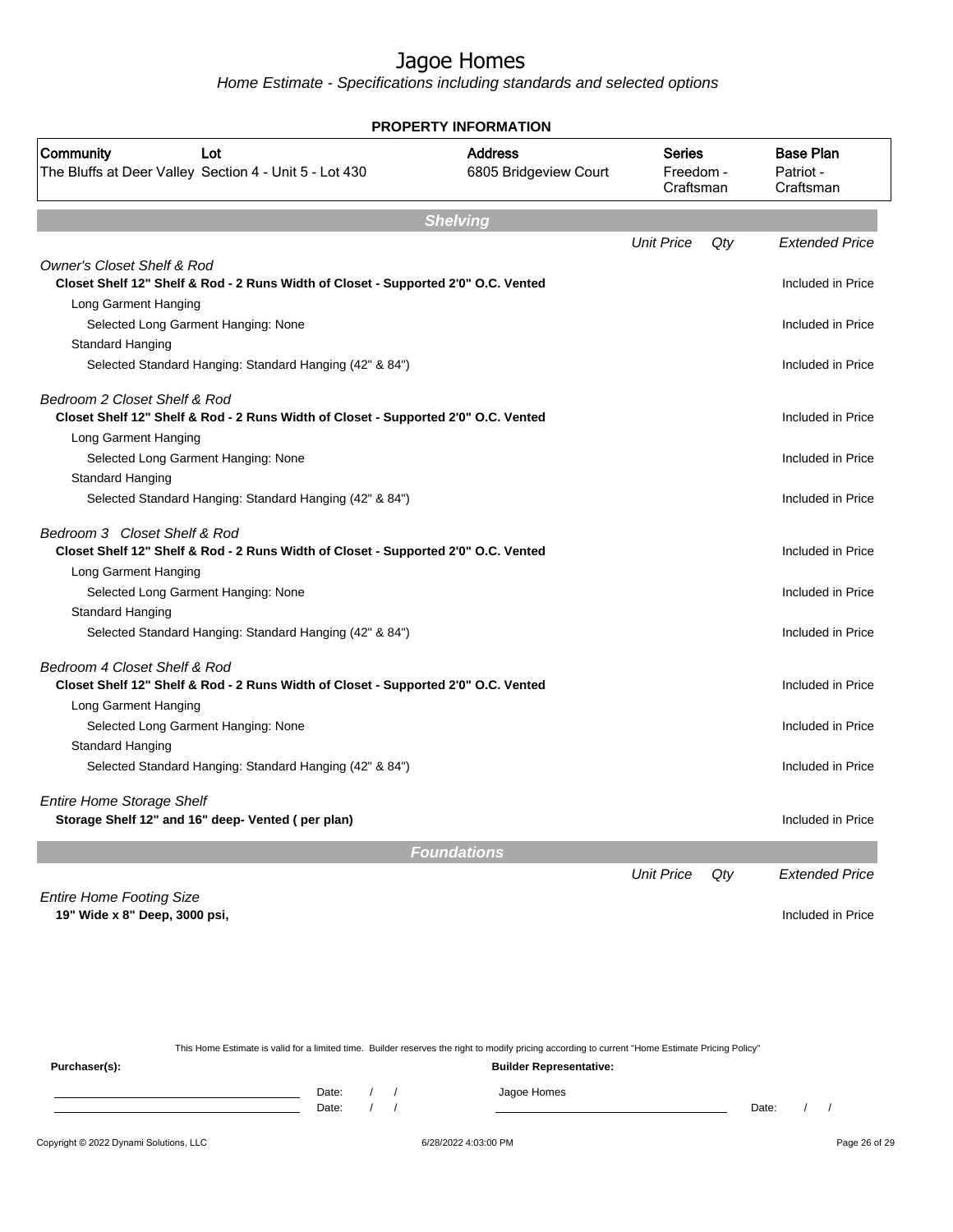|                                                                                                                                                                              | <b>PROPERTY INFORMATION</b>             |                                         |     |                                            |
|------------------------------------------------------------------------------------------------------------------------------------------------------------------------------|-----------------------------------------|-----------------------------------------|-----|--------------------------------------------|
| Community<br>Lot<br>The Bluffs at Deer Valley Section 4 - Unit 5 - Lot 430                                                                                                   | <b>Address</b><br>6805 Bridgeview Court | <b>Series</b><br>Freedom -<br>Craftsman |     | <b>Base Plan</b><br>Patriot -<br>Craftsman |
|                                                                                                                                                                              | <b>Framing</b>                          |                                         |     |                                            |
| Entire Home 2 x 4 Wall Studs<br>Studs 2 x 4 @ 16" oc, SPF Grade                                                                                                              |                                         | <b>Unit Price</b>                       | Qty | <b>Extended Price</b><br>Included in Price |
| Entire Home 2 x 6 Wall Studs<br>Studs 2 x 6 @ 24" oc, SPF Grade (Per Plan)                                                                                                   |                                         |                                         |     | Included in Price                          |
| <b>Entire Home Exterior Wall Sheathing</b><br>Exterior Wall Sheathing (7/16" OSB &/or 1/2" Styrofoam)                                                                        |                                         |                                         |     | Included in Price                          |
| Entire Home Exterior Wall House Wrap<br><b>Exterior Wall Covering House Wrap</b>                                                                                             |                                         |                                         |     | Included in Price                          |
| <b>Entire Home Foundation Plates</b><br>Foundation Plates treated yellow pine                                                                                                |                                         |                                         |     | Included in Price                          |
| Entire Home - Sub Floor (Where Applicable)<br>Sub Floor 3/4" OSB T&G, glued & screwed or nailed                                                                              |                                         |                                         |     | Included in Price                          |
| Main Level Ceiling Heights<br>Interior Flat Ceiling Height 9'0"<br>Certain ceiling heights may vary.                                                                         |                                         |                                         |     | Included in Price                          |
| Per Plan Roof Trusses<br><b>Roof Trusses</b>                                                                                                                                 |                                         |                                         |     | Included in Price                          |
| <b>Roof Sheathing</b><br>Roof Sheathing 7/16" OSB                                                                                                                            |                                         |                                         |     | Included in Price                          |
| 2nd Level Ceiling Heights<br>Interior Flat Ceiling Height 8'0"<br>Certain ceiling heights may vary.                                                                          |                                         |                                         |     | Included in Price                          |
| 2nd Floor Floor System<br>14" I-Joists (Spacing per Mfg)                                                                                                                     |                                         |                                         |     | Included in Price                          |
|                                                                                                                                                                              | <b>Landscaping &amp; Yard</b>           |                                         |     |                                            |
| <b>Exterior Lawn Sod</b>                                                                                                                                                     |                                         | <b>Unit Price</b>                       | Qty | <b>Extended Price</b>                      |
| Sod All of Yard, Fescue & Bluegrass (Excludes Areas with Brush & Trees & Retention<br><b>Basins</b> )                                                                        |                                         |                                         |     | Included in Price                          |
| This Home Estimate is valid for a limited time. Builder reserves the right to modify pricing according to current "Home Estimate Pricing Policy"<br>Purchaser(s):            | <b>Builder Representative:</b>          |                                         |     |                                            |
| Date:<br>$\sqrt{2}$<br>$\prime$<br><u> 1989 - Johann Barn, mars ann an t-Amhain Aonaich an t-Aonaich an t-Aonaich ann an t-Aonaich ann an t-Aonaich</u><br>$\prime$<br>Date: | Jagoe Homes                             |                                         |     | Date:                                      |
| Copyright © 2022 Dynami Solutions, LLC                                                                                                                                       | 6/28/2022 4:03:00 PM                    |                                         |     | Page 27 of 29                              |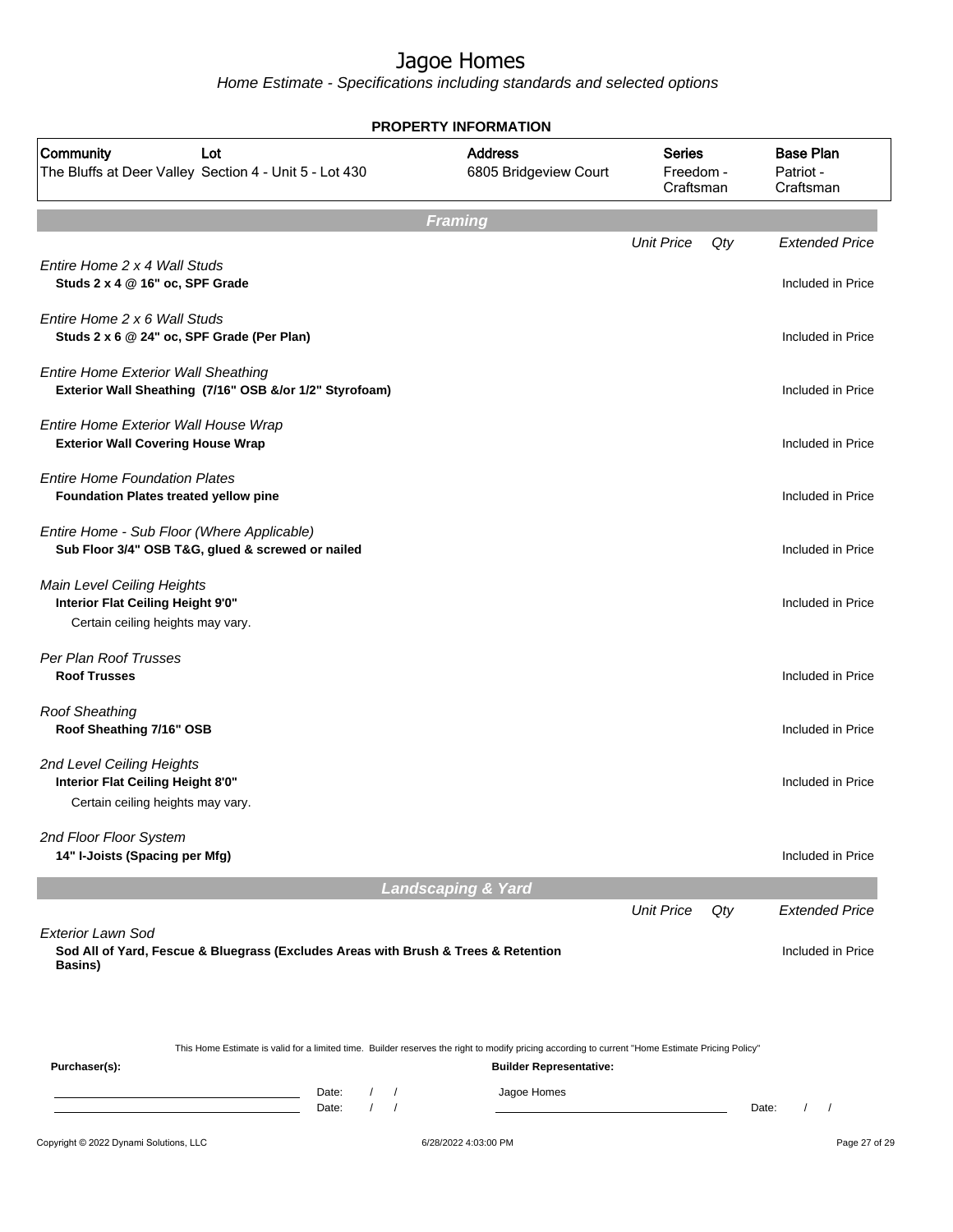Home Estimate - Specifications including standards and selected options

|                                                                                                                                    | <b>PROPERTY INFORMATION</b>             |                                         |     |                                            |
|------------------------------------------------------------------------------------------------------------------------------------|-----------------------------------------|-----------------------------------------|-----|--------------------------------------------|
| Community<br>Lot<br>The Bluffs at Deer Valley Section 4 - Unit 5 - Lot 430                                                         | <b>Address</b><br>6805 Bridgeview Court | <b>Series</b><br>Freedom -<br>Craftsman |     | <b>Base Plan</b><br>Patriot -<br>Craftsman |
|                                                                                                                                    | <b>Landscaping &amp; Yard</b>           |                                         |     |                                            |
| Shrubs & Trees                                                                                                                     |                                         | <b>Unit Price</b>                       | Qty | <b>Extended Price</b>                      |
| Shrubs & Trees 5/18" shrubs, 3/3' upright shrubs, 1 tree and landscape mulch                                                       |                                         |                                         |     | Included in Price                          |
|                                                                                                                                    | <b>Ventilation</b>                      |                                         |     |                                            |
|                                                                                                                                    |                                         | <b>Unit Price</b>                       | Qty | <b>Extended Price</b>                      |
| <b>Bath Vent Fans</b><br><b>Bath Fans Vented to Exterior</b>                                                                       |                                         |                                         |     | Included in Price                          |
| Kitchen Range Hood or Microwave Hood Vent<br>Kitchen Range Hood or Microwave Hood Vented to Exterior                               |                                         |                                         |     | Included in Price                          |
| <b>Exterior Decorative Louvers</b><br>Painted Louver(s) per plan<br>Color                                                          |                                         |                                         |     | Included in Price                          |
| Selected Color: SW7006 Extra White                                                                                                 |                                         |                                         |     | Included in Price                          |
| Roof Whirlybird<br>Aluminum Turbine Ventilator "Whirlybird", by design                                                             |                                         |                                         |     | Included in Price                          |
| <b>Home Soffit Vents</b><br>Soffit Vent Continuous Perforated Vinyl                                                                |                                         |                                         |     | Included in Price                          |
|                                                                                                                                    | <b>Site Layout</b>                      |                                         |     |                                            |
| Home Elevation & Site Placement                                                                                                    |                                         | <b>Unit Price</b>                       | Qty | <b>Extended Price</b>                      |
| <b>Elevation &amp; Location Established by Contractor</b>                                                                          |                                         |                                         |     | Included in Price                          |
|                                                                                                                                    | <b>Special Requests</b>                 |                                         |     |                                            |
|                                                                                                                                    |                                         | <b>Unit Price</b>                       | Qty | <b>Extended Price</b>                      |
| <b>Special Request Component</b><br>Custom Option (Approved) SR #1 - Dynami Error: Bath 2 Vanity to be a 36" Single Bowl<br>Vanity |                                         |                                         |     | \$0.00                                     |
| Dynami Error - Powder Room Sink Faucet to be Ashlyn 4" Spread in Matte Black.                                                      |                                         |                                         |     | \$140.00                                   |

This Home Estimate is valid for a limited time. Builder reserves the right to modify pricing according to current "Home Estimate Pricing Policy"